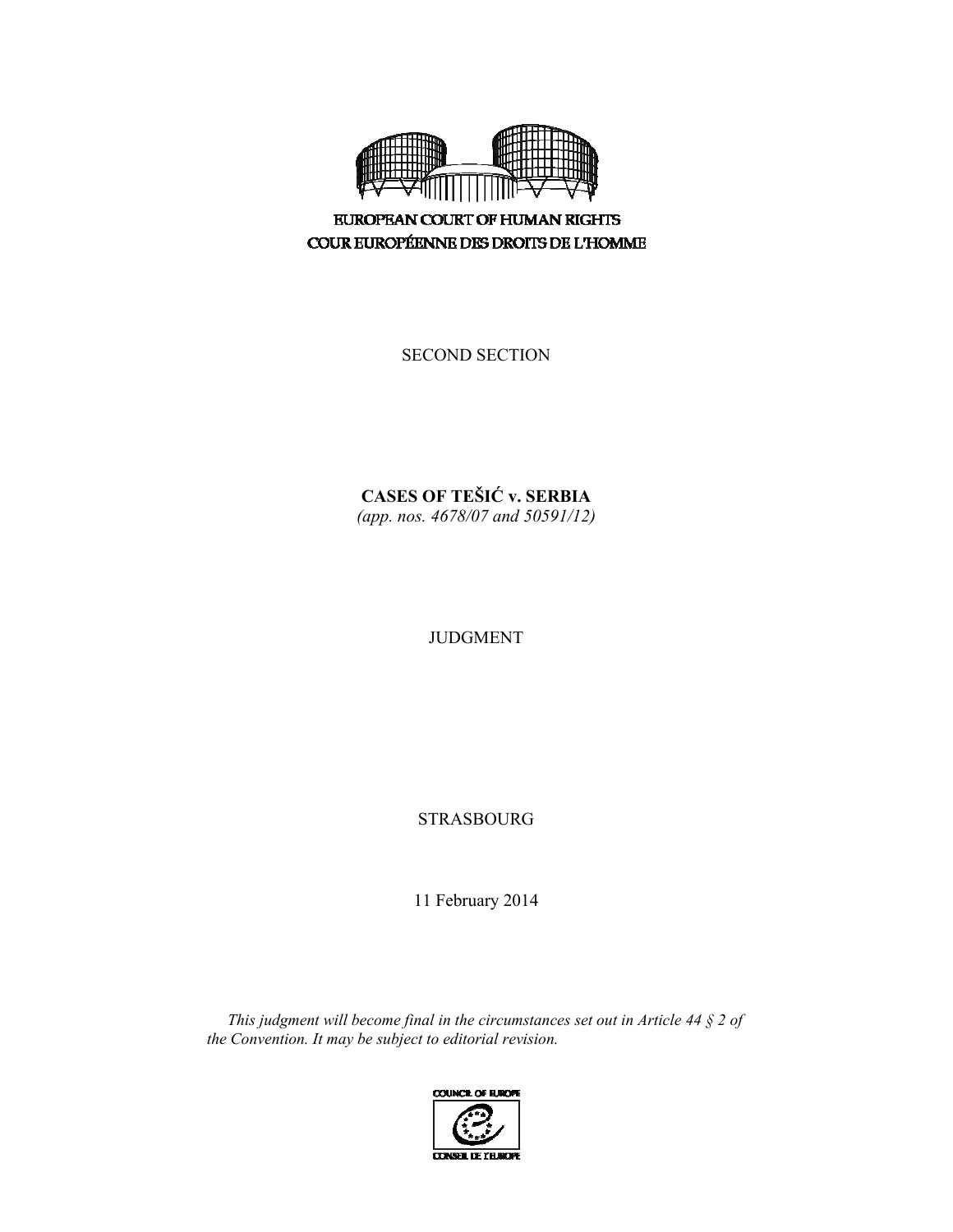### **In the cases of Tešić v. Serbia,**

The European Court of Human Rights (Second Section), sitting as a Chamber composed of:

 Guido Raimondi, *President,*  Işıl Karakaş, Dragoljub Popović, András Sajó, Nebojša Vučinić, Helen Keller, Egidijus Kūris, *judges,*

and Stanley Naismith, *Section Registrar,*

Having deliberated in private on 21 January 2014,

Delivers the following judgment, which was adopted on that date:

## PROCEDURE

1. The case originated in two applications (nos. 4678/07 and 50591/12) against Serbia lodged with the Court under Article 34 of the Convention for the Protection of Human Rights and Fundamental Freedoms ("the Convention") by a Serbian national, Ms Sofija Tešić ("the applicant"), on 29 December 2006 and 28 May 2012 respectively.

2. The applicant was represented by Mr M. Dodig, a lawyer practising in Temerin. The Serbian Government ("the Government") were initially represented by their former Agent, Mr S. Carić, and subsequently by their current Agent, Ms Vanja Rodić.

3. Applications nos. 4678/07 and 50591/12 concern the criminal and civil defamation proceedings, respectively, brought against the applicant by her former lawyer and the applicant's various complaints in this connection.

4. On 11 December 2012 the applications were communicated to the Government.

# THE FACTS

## I. THE CIRCUMSTANCES OF THE CASE

5. The applicant was born in 1934 and lives in Ledinac. In December 2006 her pension was 6,568.30 Serbian Dinars ("RSD"), i.e. approximately 80 Euros ("EUR").

6. The relevant facts of the case, as submitted by the parties, may be summarised as follows.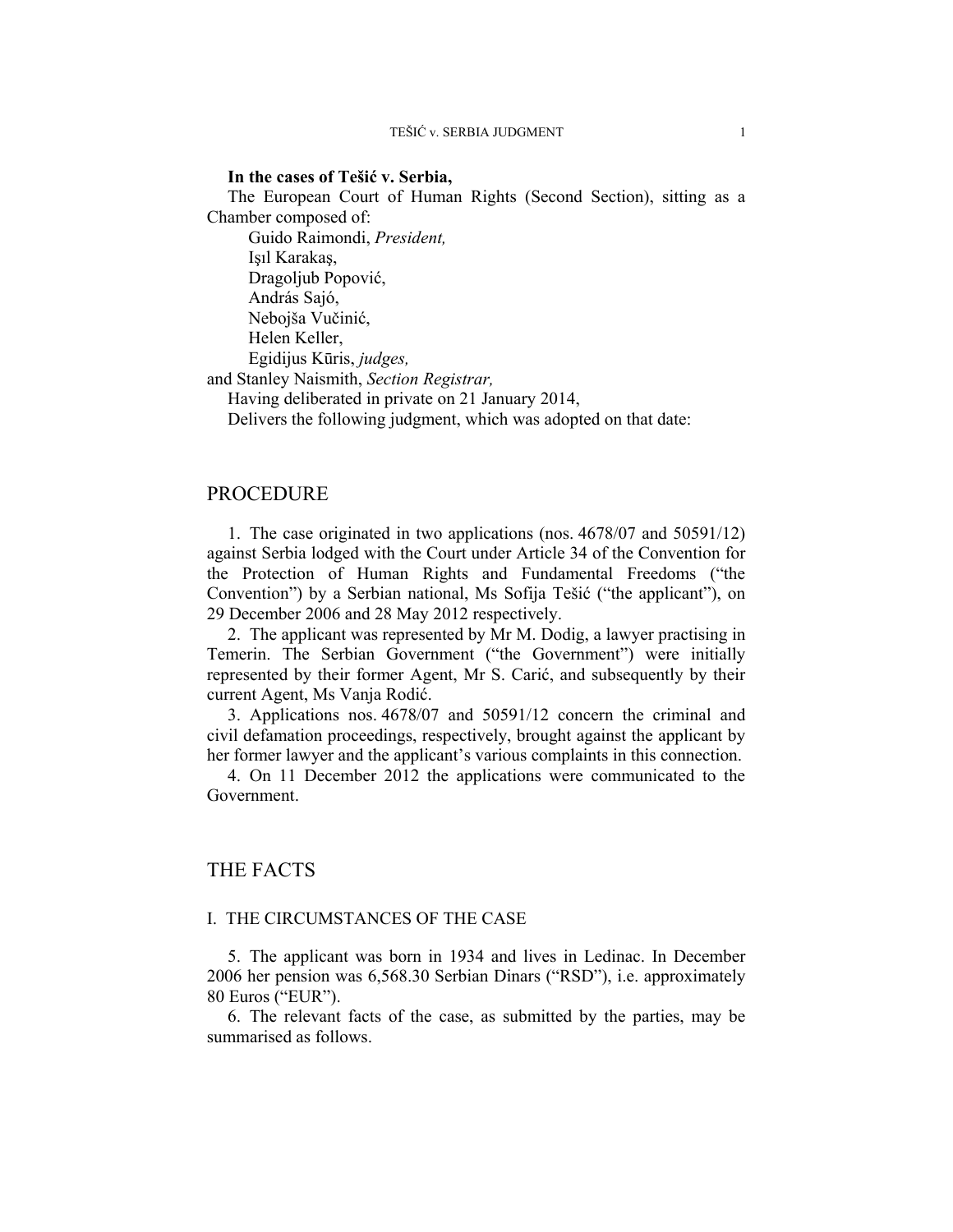### **A. The criminal case and other related proceedings**

7. On 8 April 2005 the Novi Sad Municipal Court, acting on the basis of a private criminal action (*privatna krivična tužba*) filed on 10 March 2003, found the applicant guilty of criminal defamation (*kleveta*) and sentenced her to six months' imprisonment, suspended for a period of two years (*uslovna osuda*; see paragraph 35 below). Ms SN, a journalist, was also found guilty of the same offence and sentenced identically.

8. The Municipal Court noted, *inter alia*, that on 12 December 2002 *Dnevnik*, a Novi Sad daily newspaper, had published an article, prepared by Ms SN and based on the information provided by the applicant, to the effect that the latter's lawyer, Mr NB, had deliberately failed to represent her properly in a pending civil case. The article maintained that this was subsequently confirmed by the Novi Sad Police Department. The Municipal Court described the applicant's and article's assertions as lacking any factual basis and being aimed solely at harming the honour and reputation of Mr NB, a highly respected member of the Novi Sad legal community and a former judge.

9. On 11 January 2006 the Novi Sad District Court upheld this judgment on appeal and endorsed its reasoning. The applicant received the District Court's decision on 19 July 2006.

10. On 16 August 2006 the applicant filed a request for the reopening of these proceedings.

11. Following two remittals, on 29 July 2009 the Municipal Court accepted the applicant's motion and reopened the case. The applicant personally and a number of witnesses were reheard and numerous documents/files were re-examined, but ultimately, on 25 March 2011, both the original conviction and the sentence imposed were reaffirmed in their entirety. The Municipal Court's reasoning likewise remained the same. It clarified, however, that, whilst the police had indeed filed a criminal complaint against Mr NB on 15 May 2002, by 5 July 2002 the Novi Sad Municipal Public Prosecutor's Office had informed the applicant of its formal rejection based on the applicable statute of limitation. The applicant had thereafter attempted to take over the prosecution of the case in the capacity of a subsidiary prosecutor, but this had ultimately been rejected by the courts by 30 September 2004.

12. On 29 November 2011 the Novi Sad Appeals Court upheld the Municipal Court's judgment of 25 March 2011. The applicant was served with the Appeals Court's decision on 21 December 2011.

13. On 19 January 2012 the applicant filed a further appeal with the Constitutional Court, complaining, *inter alia*, about the outcome, fairness and length of the criminal proceedings, as well as the alleged breach of her freedom of expression. This appeal is still pending.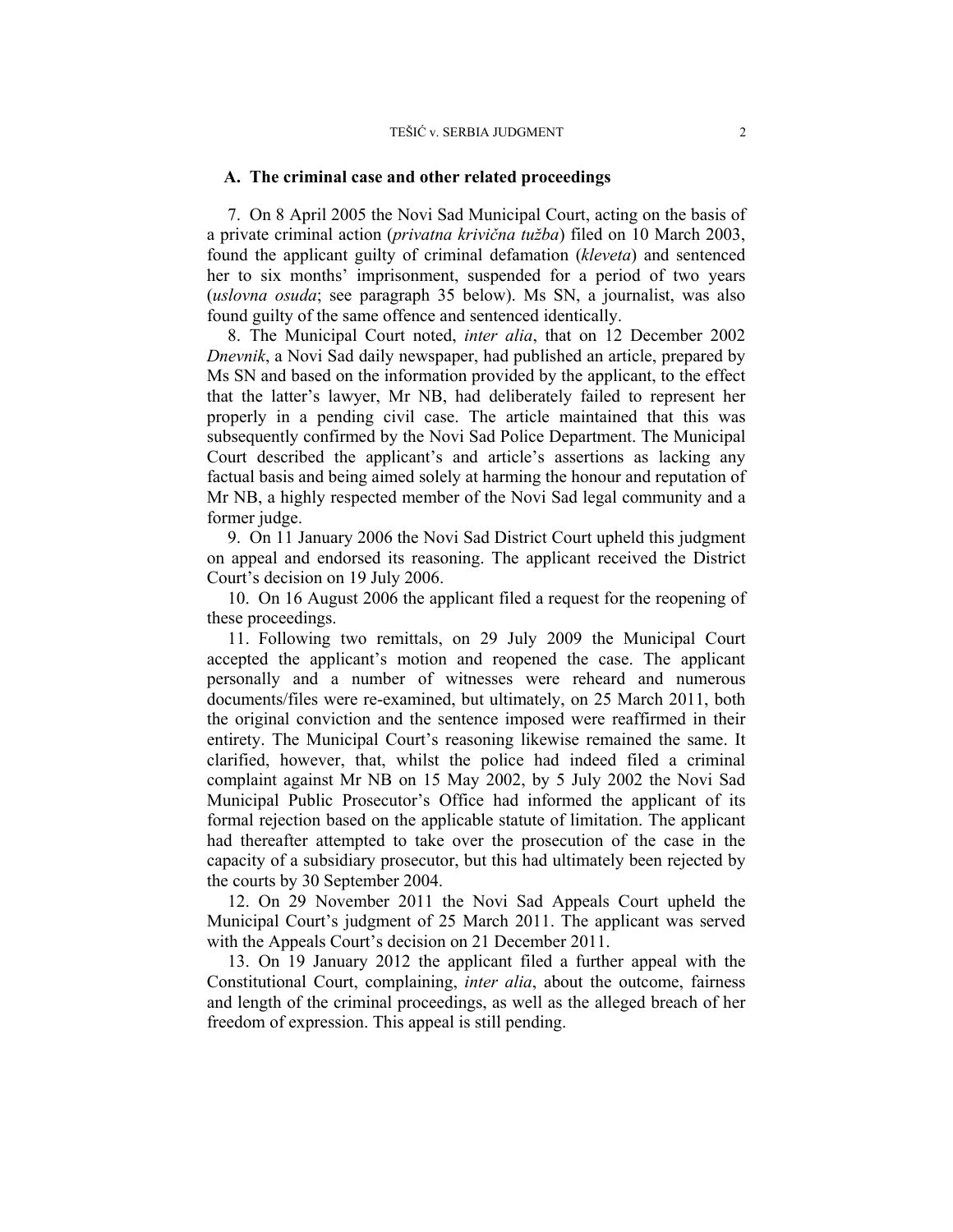### **B. The civil suit and other related proceedings**

14. On 19 December 2006 Mr NB filed a separate civil claim for damages with the Novi Sad Municipal Court, alleging that he had suffered mental anguish due to the publication of the impugned article.

15. On 31 January 2007 the Municipal Court ruled partly in favour of Mr NB and ordered the applicant to pay RSD 300,000 in compensation, together with default interest, plus costs in the amount of RSD 94,120, i.e. approximately EUR 4,900 Euros in all.

16. In its reasoning the Municipal Court found that: (a) the applicant had already been convicted of defamation within the criminal proceedings (see paragraph 40 below); (b) having examined Mr NB's professional conduct, her allegations had clearly lacked any factual basis; and (c) this had offended the honour, reputation and dignity of Mr NB and had caused him profound mental anguish (see paragraph 38 below).

17. On 16 April 2009 the District Court in Novi Sad rejected the applicant's appeal, and in so doing endorsed the reasons given at first instance. The applicant received the District Court's decision on 30 April 2009.

18. The applicant could not file an appeal on points of law, *revizija*, with the Supreme Court in view of the amount of damages awarded.

19. On 29 May 2009 the applicant thus filed an appeal with the Constitutional Court. This appeal was, effectively, supplemented by memorials of 21 November 2009, 27 June 2011 and 25 November 2011. The applicant complained about the breach of her right to freedom of expression, as well as the procedural fairness. Concerning the former she specifically referred to the disproportionate nature of the damages awarded, and cited the relevant Strasbourg case-law (such as, for example, *Tolstoy Miloslavsky v. the United Kingdom*, 13 July 1995, Series A no. 316-B; and *Filipović v. Serbia*, no. 27935/05, 20 November 2007). The applicant, lastly, complained about the consequent danger to her life and her health, as described at paragraphs 30 and 31 below.

20. On 6 August 2009 the applicant requested that the Constitutional Court order the suspension of the civil enforcement proceedings brought against her (see paragraphs 25-29 below).

21. On 9 December 2009 the Municipal Court rejected the applicant's motion for the reopening of the civil proceedings, and on 7 May 2010 the Novi Sad High Court upheld this decision on appeal.

22. On 27 April 2011 the applicant again requested that the Constitutional Court order the suspension of the said enforcement proceedings.

23. On 15 December 2011 the Constitutional Court rejected the constitutional appeal on its merits, stating, inter alia, that the impugned decisions had been adopted in accordance with the law, that they had been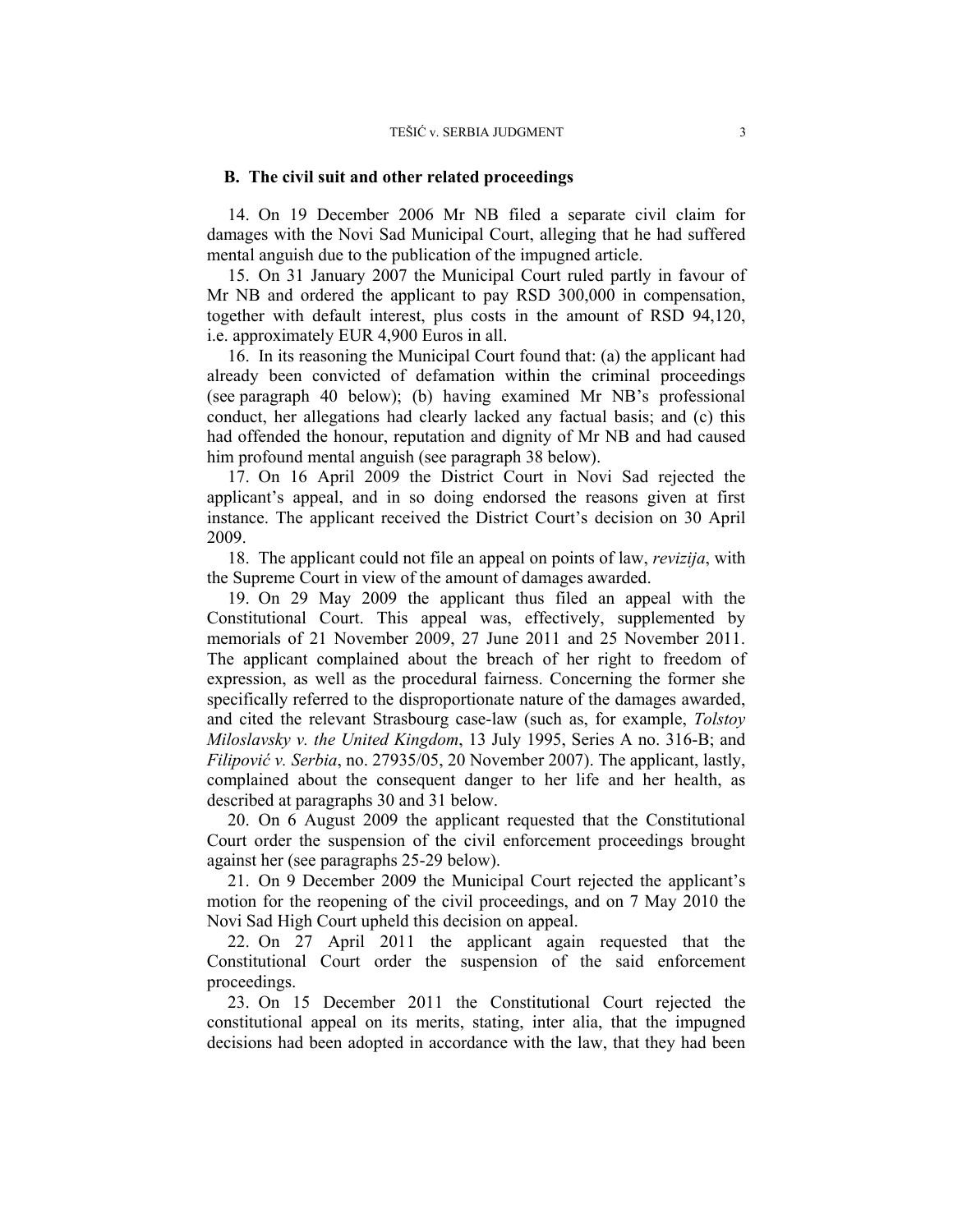well-reasoned, and that it was not its function to assess whether the amount of compensation which had been awarded was disproportionate. The Constitutional Court made no mention of the applicant's complaint concerning her medical situation.

24. The applicant was apparently informed of this decision in the Constitutional Court's letter of 21 December 2011, and received it by 23 April 2012 at the latest.

### **C. The enforcement proceedings**

25. On 13 July 2009 Mr NB filed a motion with the Novi Sad Municipal Court, seeking enforcement of its judgment dated 31 January 2007.

26. On 14 July 2009 the Municipal Court issued an enforcement order whereby two thirds of the applicant's pension were to be transferred to the creditor's bank account each month, until the sums awarded to the latter have been paid in full (see paragraphs 41-43 below).

27. The said deductions to the applicant's monthly income began as of 8 August 2009.

28. In May 2012 the applicant's monthly pension was RSD 19,707, approximately EUR 170. After deductions, the applicant was left with approximately EUR 60 on which to live.

29. By 30 June 2013 the applicant had paid a total of RSD 496,471.10, i.e. approximately EUR 4,350. However, given the accrued and future interest, she would have to continue with the payments for approximately another two years (see paragraphs 44-50 below).

### **D. The applicant's medical condition**

30. The applicant suffered from a number of diseases including cataracts, progressive ocular hypertension, which had allegedly caused a total loss of vision in her left eye, angina pectoris, and clinical depression. She had also had a pacemaker installed several years ago, had suffered a stroke and was in need of hip surgery.

31. The applicant maintained that she needed a minimum of RSD 5,000 monthly for her medication, i.e. approximately EUR 44, but that she could no longer afford to buy it.

### **E. Other relevant facts**

32. On 21 September 2006, concerning the same article published on 12 December 2002, the Novi Sad Municipal Court ruled in favour of Mr NB and ordered Ms SN, *Dnevnik*, and the Autonomous Province of Vojvodina (as the said newspaper's founder) jointly to pay RSD 300,000 in compensation for the non-pecuniary damage suffered, together with default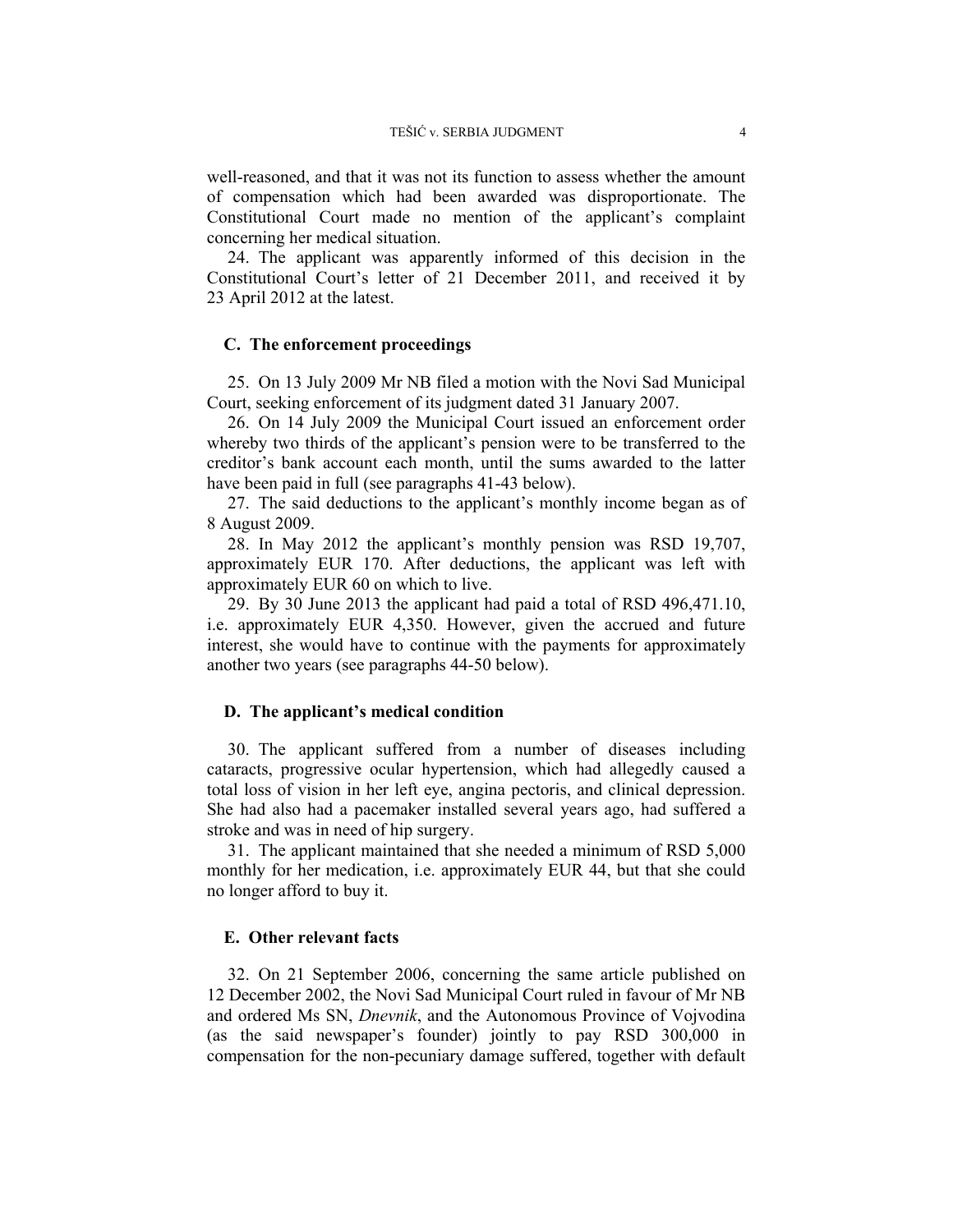interest, plus costs in the amount of RSD 55,600, i.e. approximately EUR 4,120 in all. On 13 December 2006 this judgment was upheld by the Novi Sad District Court on appeal.

33. The applicant maintained that on 13 April 2013 her gas supply had been disconnected in view of her continuing inability to pay her utilities.

### II. RELEVANT DOMESTIC LAW, COMMENTARY AND PRACTICE

- **A. The Criminal Code of the Republic of Serbia 1977 (***Krivični zakon Republike Srbije***; published in the Official Gazette of the Socialist Republic of Serbia – OG SRS – nos. 26/77, 28/77, 43/77, 20/79, 24/84, 39/86, 51/87, 6/89 and 42/89, as well as in the Official Gazette of the Republic of Serbia – OG RS – nos. 21/90, 16/90, 26/91, 75/91, 9/92, 49/92, 51/92, 23/93, 67/93, 47/94, 17/95, 44/98, 10/02, 11/02 and 80/02)**
- 34. The relevant provisions of this Code read as follows:

#### **Article 92**

"Whoever, in relation to another, asserts or disseminates a falsehood which can damage his [or her] honour or reputation shall be fined or punished by imprisonment not exceeding six months.

If an act described in [the above] paragraph has been committed through the press, via radio or television ... [or otherwise through the mass media] ... or at a public meeting, the perpetrator shall be punished by imprisonment not exceeding one year. ...

If the defendant proves his [or her] claims to be true or if he [or she] proves that there were reasonable grounds to believe in the veracity of the claims which he [or she] had made or disseminated, he [or she] shall not be punished for defamation, but may be punished for the offence of insult ... or the offence of reproaching someone for the commission of a criminal offence...

Whoever, in relation to another, falsely claims or disseminates claims to the effect that he [or she] has committed a crime prosecuted ex officio, shall be punished for defamation even if there were reasonable grounds to believe in their veracity, unless such claims have been made or disseminated pursuant to Article 96 § 2 of this Code. The veracity of the claim that someone has committed a crime prosecuted ex officio may be proved only by means of a final court judgment and through other means of proof only if criminal prosecution or a trial are not possible or are legally precluded."

#### **Article 96 §§ 1 and 2**

"... [No one] ... shall ... be punished for insulting another person if he [or she] so does in a scientific, literary or artistic work, a serious critique, in the performance of his [or her] official duties, his [or her] journalistic profession, as part of a political or other social activity or in defence of a right or of a justified interest, if from the manner of his [or her] expression or other circumstances it transpires that there was no [underlying] intent to disparage.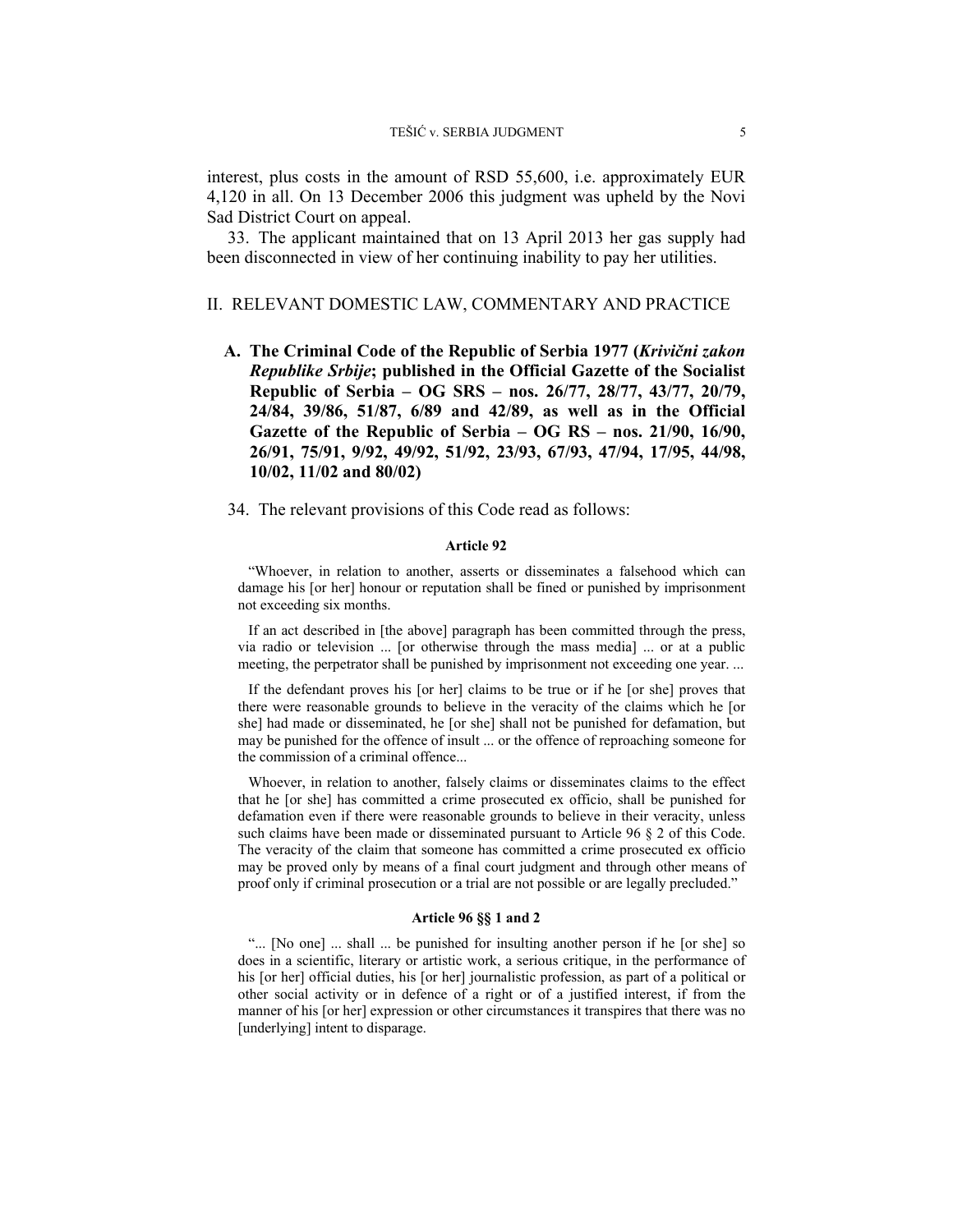In situations referred to above, ... [the defendant] ... shall not be punished for claiming or disseminating claims that another person has committed a criminal offence prosecuted ex officio, even though there is no final judgment to that effect ... , if he [or she] proves that there were reasonable grounds to believe in the veracity of ... [those claims] ..."

- **B. The Criminal Code of the Federal Republic of Yugoslavia (***Krivični zakon Savezne Republike Jugoslavije***; published in the Official Gazette of the Socialist Federal Republic of Yugoslavia – OG SFRY – nos. 44/76, 46/77, 34/84, 37/84, 74/87, 57/89, 3/90, 38/90, 45/90 and 54/90, as well as in the Official Gazette of the Federal Republic of Yugoslavia – OG FRY – nos. 35/92, 16/93, 31/93, 37/93, 24/94 and 61/01)**
- 35. The relevant provisions of this Code read as follows:

#### **Article 4**

"It is the criminal legislation which was in force at the time of commission of the crime in question that shall be applied to the perpetrator thereof.

If the criminal legislation has been amended once or on several occasions thereafter, the legislation which is more favourable for the perpetrator shall be applied."

#### **Article 51**

"... [T]he purpose of a suspended sentence ... is that punishment ... for socially less dangerous acts not be imposed ... when ... it can be expected that an admonition with a threat of punishment (suspended sentence) ... will ... [be sufficient to deter the offender] ... from committing any [other] criminal acts."

#### **Article 52 § 1**

"In handing down a suspended sentence, the court shall impose punishment on the person who had committed a criminal act and at the same time order that this punishment shall not be enforced if the convicted person does not commit another criminal act for a ... [specified] ... period of time which cannot be less than one or more than five years in all (period of suspension) ..."

#### **Article 53 § 4**

"In deciding whether to impose a suspended sentence, the court shall take into account the purpose of [this] sentence, the personality of the offender, his [or her] conduct prior to and following the commission of the criminal act, the degree of his [or her] criminal liability, as well as other circumstances under which the act has been committed."

### **Article 54 §§ 1 and 2**

"The court shall revoke the suspended sentence if, during the period of suspension, the convicted person commits one or more criminal acts for which he or she is sentenced to imprisonment for a term of or exceeding two years.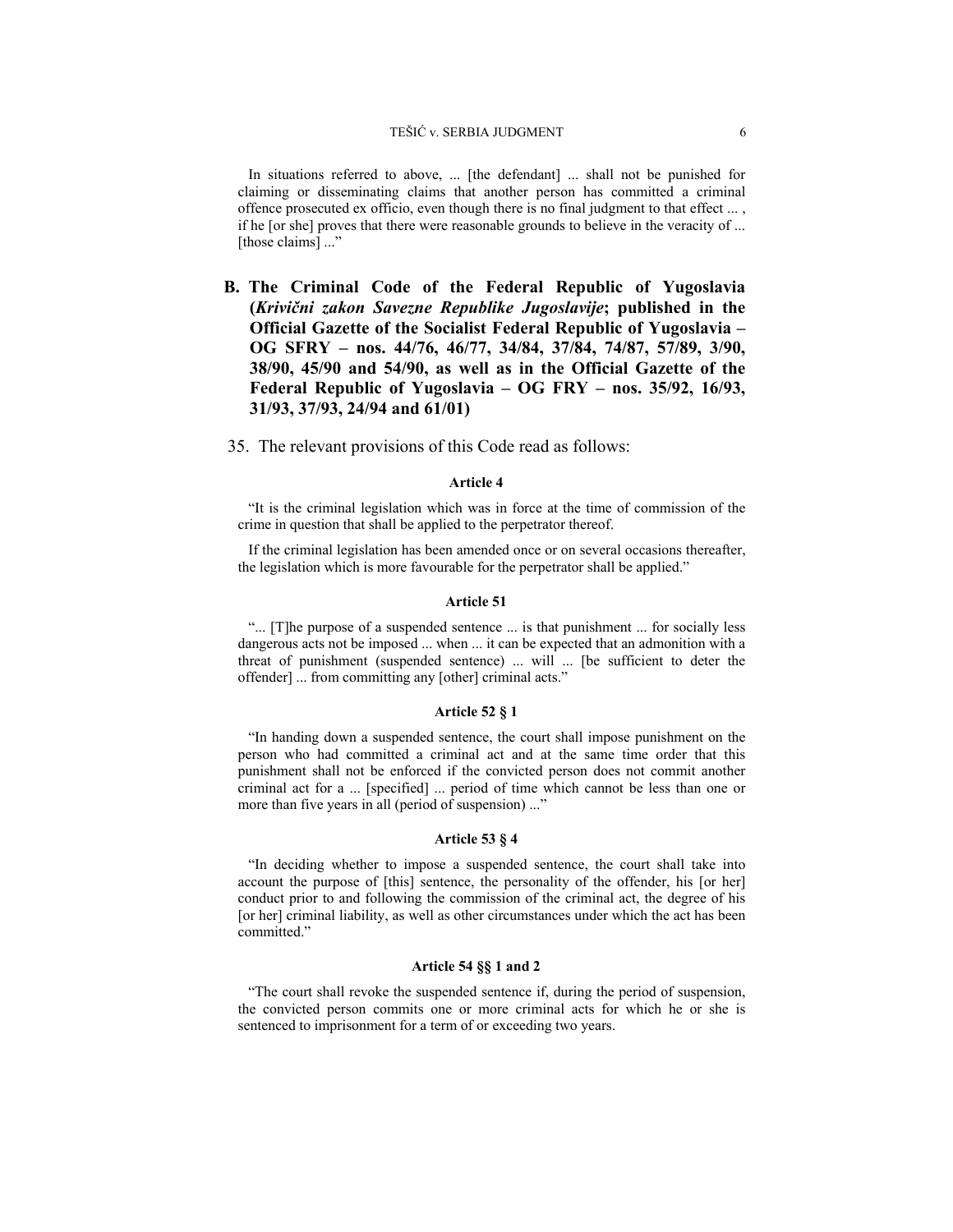#### TEŠIĆ v. SERBIA JUDGMENT 7

If, during the period of suspension, the convicted person commits one or more criminal acts and is sentenced to imprisonment for a term of less than two years or to a fine, the court shall, upon consideration of all the circumstances ... including the similarity of the crimes committed ... decide whether to revoke the suspended sentence ..."

#### **Article 93 § 2**

"A suspended sentence shall be expunged one year following the date of expiry of the period of suspension, if the convicted person does not commit another criminal act during this time."

### **Article 94 § 3**

"When a conviction has been expunged, information about the conviction may ... be given ... [only] ... to the courts, the public prosecution service and the police in connection with an ongoing criminal case against the person ... [concerned] ... "

### **C. Subsequent criminal legislation**

36. In 2005 the Serbian Parliament enacted a new Criminal Code (*Krivični zakonik*). It was published in OG RS no. 85/05 and entered into force on 1 January 2006, thus repealing the above-mentioned criminal legislation. The new Code provided for the offence of criminal defamation, in Article 171, but envisaged that only a fine, not a prison term, could be imposed on the perpetrators thereof.

37. The Criminal Code 2005 was amended on four occasions thereafter. Ultimately, the amendments adopted in 2012, which were published in OG RS no. 121/12 and entered into force on 1 January 2013, repealed Article 171 of the Criminal Code 2005. Criminal defamation thereby ceased to be a criminal offence in the Serbian legal system.

# **D. The Obligations Act (***Zakon o obligacionim odnosima***; published in OG SFRY nos. 29/78, 39/85, 45/89 and 57/89, as well as in OG FRY no. 31/93)**

38. Under Articles 199 and 200*, inter alia*, anyone who has suffered mental anguish as a consequence of a breach of his or her honour or reputation may, depending on its duration and intensity, sue for financial compensation before the civil courts and, in addition, request other forms of redress "which may be capable" of affording adequate non-pecuniary satisfaction.

39. Article 200 § 2 provides, *inter alia*, that when deciding on the exact amount of compensation to be awarded, the courts must take into account all of the relevant circumstances. There is also long-standing domestic caselaw to the effect that the courts must be vigilant not to give in to any lucrative animus when it comes to compensation claims filed in respect of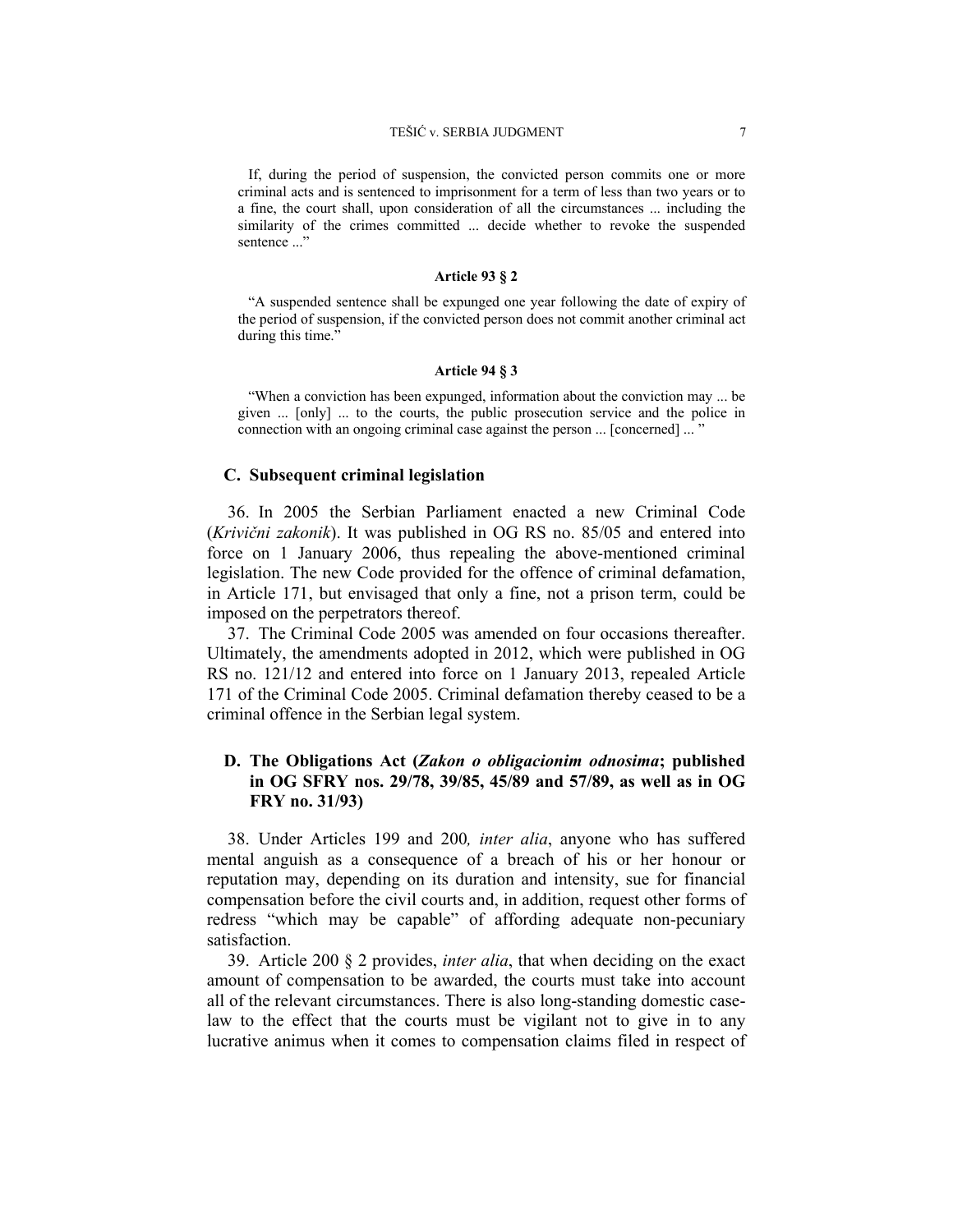alleged breaches of one's reputation (see, for example, the decision of the Supreme Court of Yugoslavia, Rev. 277/66).

# **E. The Civil Procedure Act 2004 (***Zakon o parničnom postupku***; published in OG RS nos. 125/04 and 111/09)**

40. Article 13 provides that a civil court is bound by a final decision of a criminal court in respect of whether a crime was committed, as well as concerning the criminal liability of the person convicted. An acquittal, however, does not rule out a civil suit for damages since the conditions for criminal and civil liability are different (see *Komentar Zakona o parničnom postupku*, Mr Svetislav R. Vuković, Poslovni biro, Belgrade, 2004, p. 18).

# **F. The Enforcement Procedure Act 2004** *(Zakon o izvršnom postupku***; published in OG RS no. 125/04)**

41. Article 156 § 1 provides, *inter alia*, that, as part of the enforcement procedure, up to two thirds of a debtor's pension may be withheld.

# **G. The Enforcement Procedure Act 2011 (***Zakon o izvršenju i obezbeđjenju***, published in OG RS nos. 31/11 and 99/11)**

42. Article 148 § 1 of this Act, in its relevant part, corresponds to the substance of Article 156  $\S$  1 of the Enforcement Procedure Act 2004.

43. According to Article 363, the Enforcement Procedure Act 2011 entered into force on 18 September 2011, while pursuant to Article 358 § 1 all pending enforcement proceedings shall be completed on the basis of this new Act.

# **H. The Statutory Interest Act 2001 (***Zakon o visini stope zatezne kamate***; published in OG FRY no. 9/01 and OG RS no. 31/11)**

44. Article 1 provides that statutory interest shall be paid as of the date of maturity of a recognised monetary claim until the date of its settlement.

45. Article 2 states that such interest shall be calculated on the basis of the official consumer price index plus another 0.5% monthly.

46. Article 3 § 1 sets out the exact method of calculating the interest in question.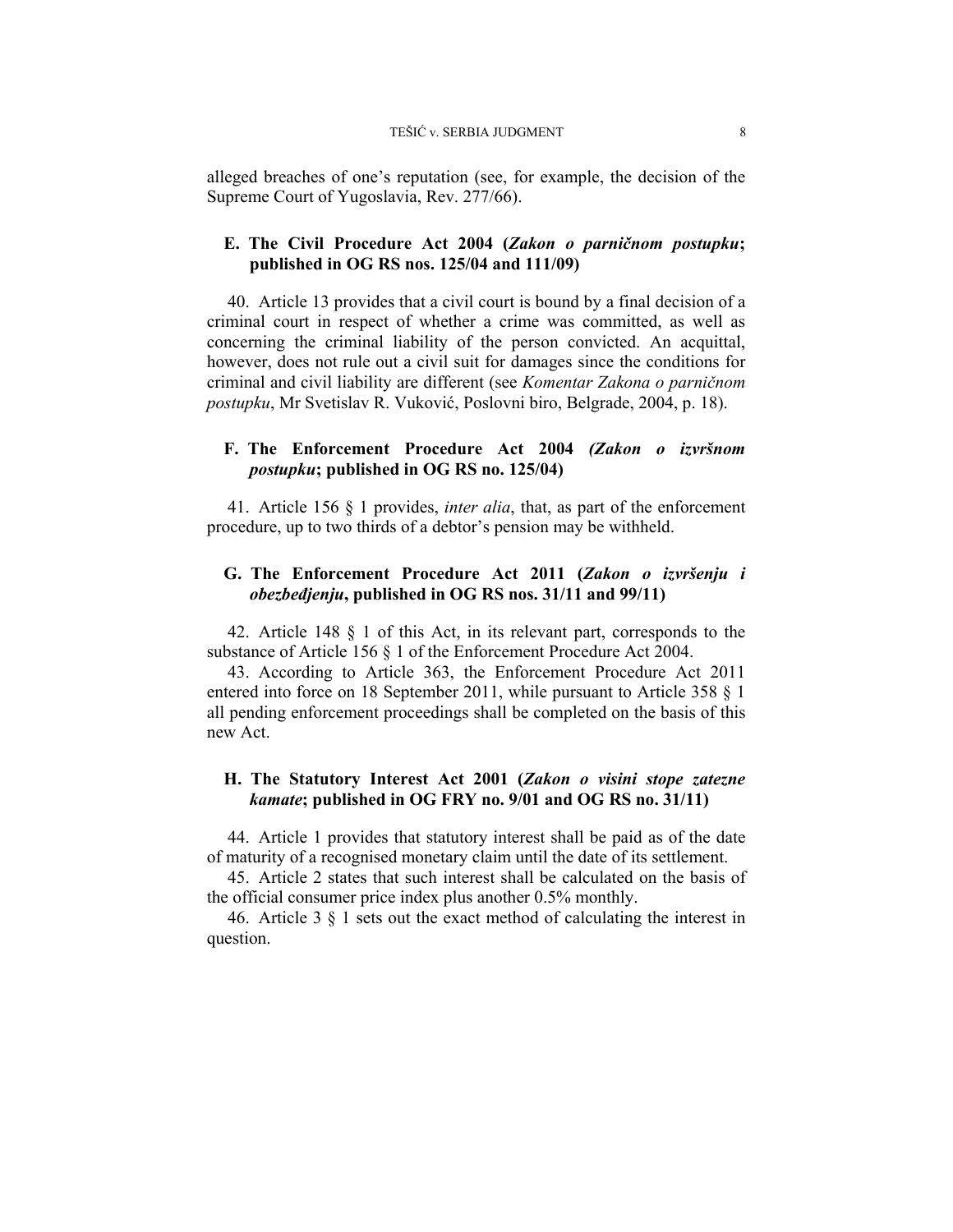## **I. The Constitutional Court's decision IUz-82/09 of 12 July 2012 published in OG RS no. 73/12**

47. Based on this decision and as of 27 July 2012, the Constitutional Court repealed the method of calculating interest as set out in Article 3 § 1 of the Statutory Interest Act 2001.

# **J. The Statutory Interest Act 2012 (***Zakon o zateznoj kamati***; published in OG RS no. 119/12)**

48. Article 2 provides that statutory interest shall be paid as of the date of maturity of a recognised monetary claim until the date of its settlement.

49. Article 3 states that such interest shall be calculated annually based on the Serbian National Bank's reference interest rate and increased by eight percentage points.

50. This act entered into force on 25 December 2012 and thereby repealed the Statutory Interest Act 2001.

# THE LAW

### I. JOINDER OF THE APPLICATIONS

51. The Court considers that, in accordance with Rule 42 § 1 of the Rules of Court, the applications should be joined, given their similar factual and legal background.

### II. ALLEGED VIOLATION OF ARTICLE 10 OF THE CONVENTION

52. The applicant complained, under Article 10 of the Convention, about the breach of her freedom of expression suffered due to her criminal conviction, the subsequent civil defamation judgment rendered against her, and, also, the way in which the latter was enforced domestically, causing her, as it did, extreme financial hardship, numerous health problems and even endangering her very life. The applicant additionally referred to Articles 3 and 8 of the Convention in this context, as well as to Article 1 of Protocol No. 1.

53. It being the "master of the characterisation" to be given in law to the facts of any case before it (see, for example, *Akdeniz v. Turkey*, no. 25165/94, § 88, 31 May 2005), the Court considers that this complaint primarily falls be examined under Article 10 of the Convention, which, insofar as relevant, reads as follows: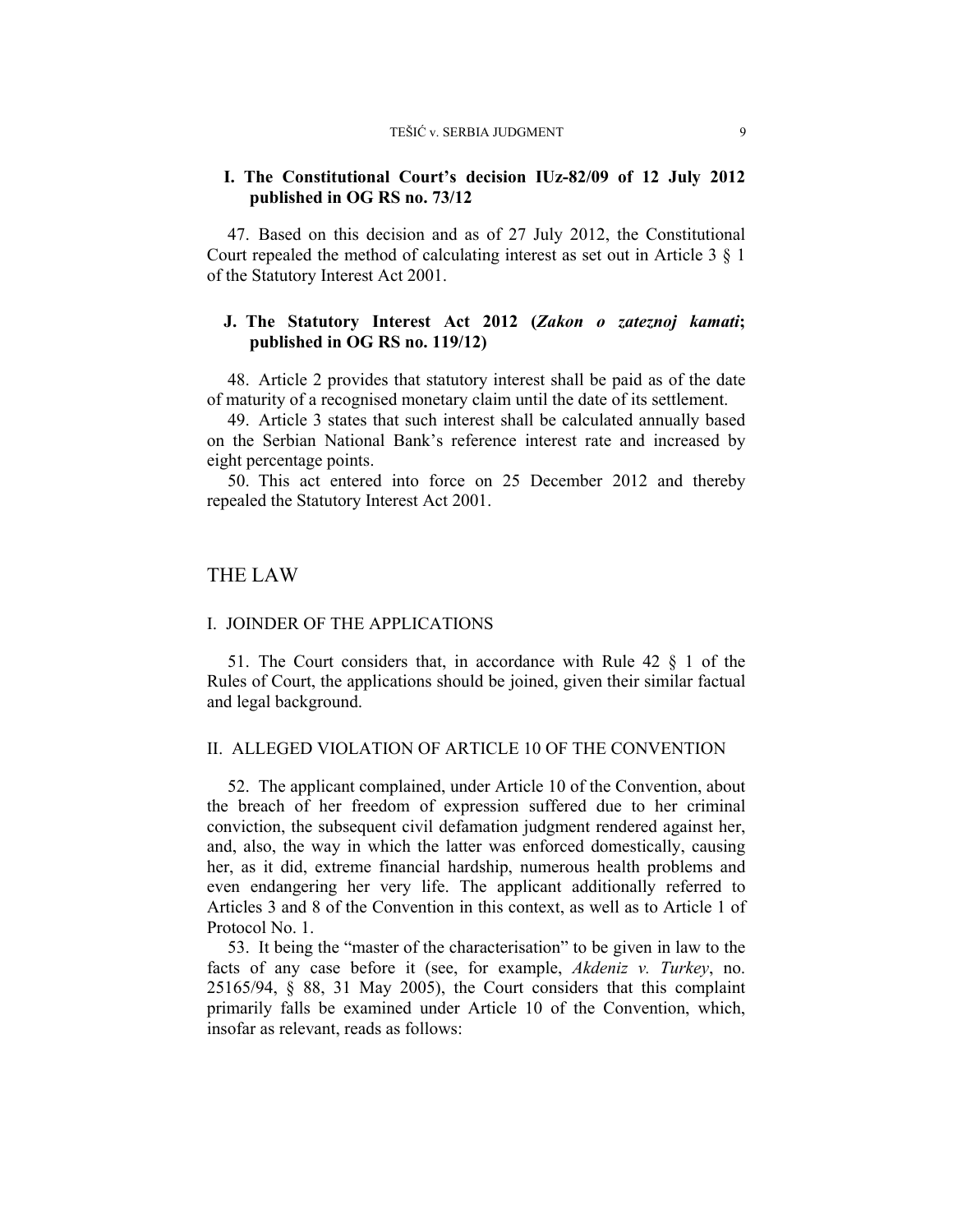"1. Everyone has the right to freedom of expression. This right shall include freedom to hold opinions and to receive and impart information and ideas without interference by public authority and regardless of frontiers ..."

2. The exercise of these freedoms, since it carries with it duties and responsibilities, may be subject to such formalities, conditions, restrictions or penalties as are prescribed by law and are necessary in a democratic society ... for the protection of the reputation or rights of others ..."

## **A. Admissibility**

## *1. As regards the criminal proceedings*

54. The Government maintained, *inter alia*, that since the proceedings before the Constitutional Court were still pending in this respect (see paragraphs 13 above), the applicant's complaint regarding the criminal case brought against her had to be rejected on the grounds of non-exhaustion.

55. The applicant recalled that she had lodged her application (no. 4678/07) with the Court on 29 December 2006, at which time the constitutional appeal had still not been considered effective.

56. The Court recalls that it has consistently held that a constitutional appeal should, in principle, be deemed effective within the meaning of Article 35 § 1 of the Convention in respect of applications introduced against Serbia as of 7 August 2008 (see *Vinčić and Others v. Serbia*, no. 44698/06 and others, § 51, 1 December 2009; see also *Rakić and Others v. Serbia*, no. 47460/07 and others, § 39, 5 October 2010, and *Hajnal v. Serbia*, no. 36937/06, §§ 122 and 123, 19 June 2012). It is understood, however, that any complaints concerning subsequent facts, including proceedings and/or decisions, shall have their own, "new", introduction date. The mere fact that the applicant has relied on the same Article of the Convention in his or her application is not sufficient to validly raise all subsequent complaints made under that provision (see, for example, *Allan v. United Kingdom* (dec.), no. 48539/99, 28 August 2001; and *Zervakis v. Greece* (dec.), no. 64321/01, 17 October 2002).

57. In view of the above, the Court notes that the original criminal proceedings brought against the applicant had ceased to be of relevance as of 29 July 2009, which was when the Municipal Court accepted the applicant's motion for their reopening (see paragraph 11 above). The subsequent criminal proceedings were concluded by 29 November 2011, hence post 7 August 2008, and the case before the Constitutional Court has been pending since 19 January 2012 (see paragraphs 12 and 13 above). In these circumstances, the applicant's remaining complaint relating to the criminal proceedings following their reopening is premature and must, as such, be rejected under Article 35 §§ 1 and 4 of the Convention on the grounds of non-exhaustion.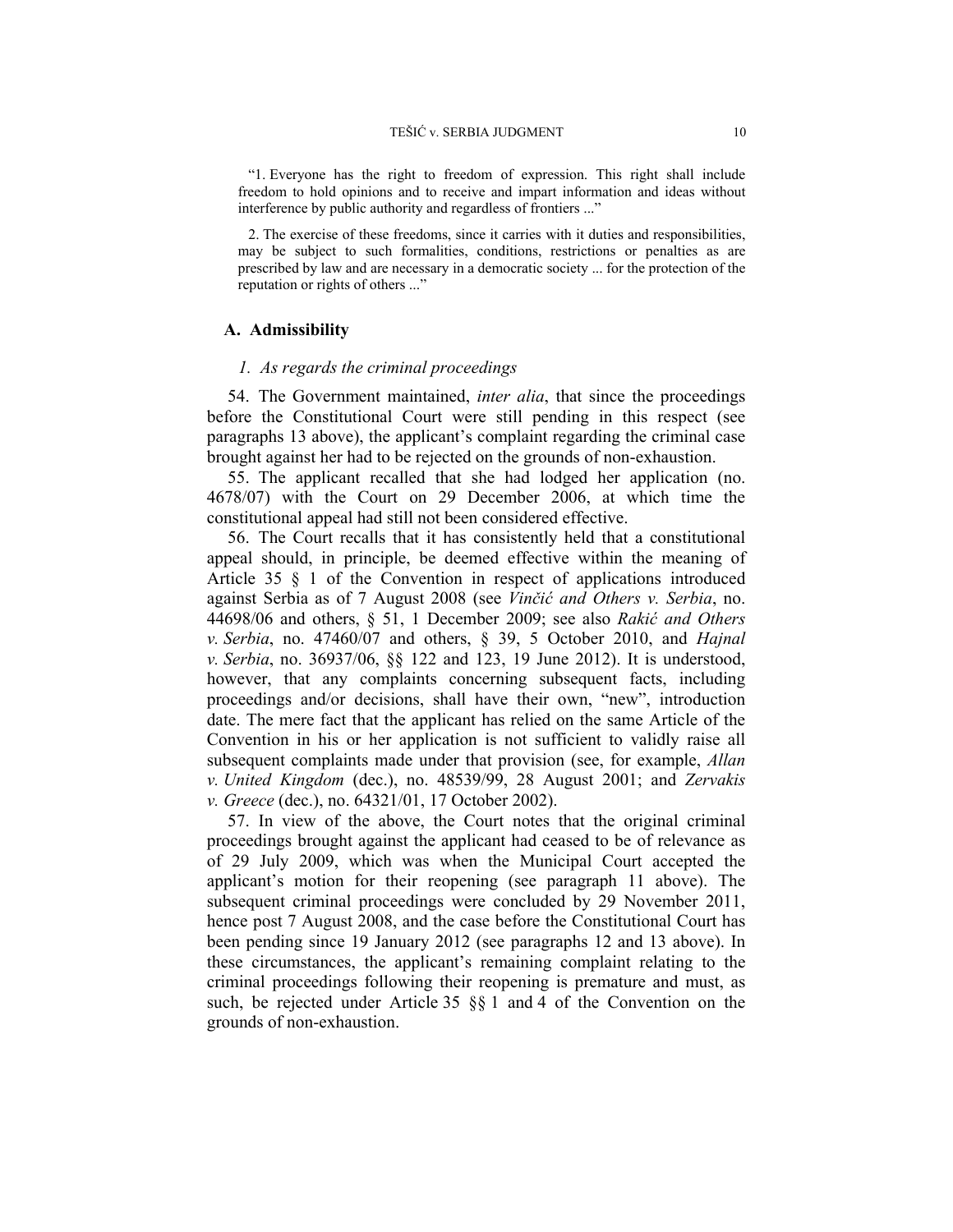#### *2. As regards the civil and enforcement proceedings*

58. The Court notes that this complaint is not manifestly ill-founded within the meaning of Article 35  $\S$  3 (a) of the Convention. It further notes that it is not inadmissible on any other grounds. It must therefore be declared admissible.

### **B. Merits (as regards the civil and the enforcement proceedings)**

## *1. The parties' submissions*

59. The Government admitted that the applicant's freedom of expression had been restricted. This restriction, however, had been in accordance with the applicable domestic law and had pursued the legitimate aim of protecting the reputation of others. The competent civil courts had also properly assessed the facts and adequately applied the relevant domestic legislation. The applicant's allegation to the effect that her lawyer, Mr NB, had deliberately failed to represent her properly in a pending civil case, had been a statement of fact in support of which no credible evidence had ever been offered. This statement had likewise not been given in any constructive social context, but merely as an expression of the applicant's personal dissatisfaction. Further, Mr NB, being a practising lawyer, could not have remained passive in the face of such serious allegations undermining his very livelihood. Finally, the Government argued that neither the sum which had been awarded to Mr NB by the civil courts, consistent with damages awarded in other similar cases, nor the manner of its subsequent enforcement could be deemed disproportionate. While, admittedly, the applicant's pension had been low this could not have absolved her from paying for the profound damage caused to Mr NB. In any event, approximately one third of the total principal sum due to be paid by the applicant consisted of the costs incurred by Mr NB in the course of the civil and enforcement proceedings.

60. The applicant reaffirmed her complaint. She added that the newspaper article was the journalist's responsibility and that she had provided Ms SN with the relevant information but had never seen the piece before its publication. In any event, the fact remained that Mr NB had failed to adequately represent the applicant throughout the proceedings in question. The civil judgments rendered against the applicant amounted therefore to, at best, a disproportionate interference with her freedom of expression, particularly bearing in mind the pension-related deductions imposed in the course of the enforcement proceedings and considering her dire financial and medical situation.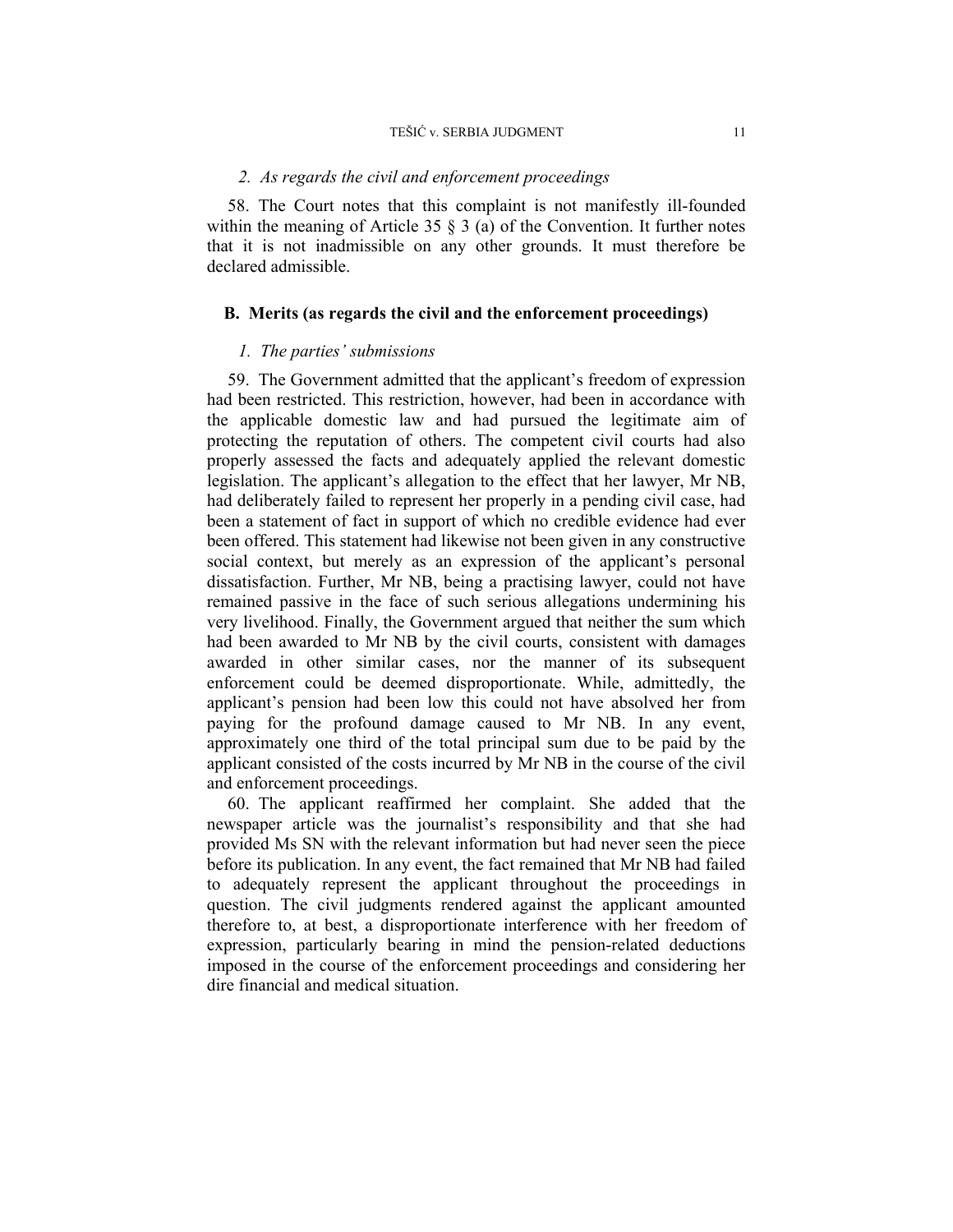## *2. The Court's assessment*

61. The freedom of expression constitutes one of the essential foundations of a democratic society and one of the basic conditions for its progress and for each individual's self-fulfilment. Subject to paragraph 2 of Article 10, it is applicable not only to "information" or "ideas" that are favourably received or regarded as inoffensive or as a matter of indifference, but also to those that offend, shock or disturb. Such are the demands of pluralism, tolerance and broadmindedness without which there is no "democratic society". As set forth in Article 10, this freedom is subject to exceptions, which must, however, be construed strictly, and the need for any restrictions must be established convincingly (see, among many other authorities, *Mouvement raëlien suisse v. Switzerland* [GC], no. 16354/06, § 48, ECHR 2012 (extracts)). Moreover, Article 10 protects not only the substance of the ideas and information expressed but also the form in which they are conveyed (see, for example, *Oberschlick v. Austria (no. 1)*, 23 May 1991, § 57, Series A no. 204).

62. The Court has repeatedly upheld the right to impart, in good faith, information on matters of public interest, even where this involved damaging statements about private individuals (see, *mutatis mutandis*, Bladet Tromsø *and Stensaas v. Norway* [GC], no. 21980/93, ECHR 1999-III). However, account must be taken of the distinction between factual statements on the one hand and value judgments on the other, since the existence of facts can be demonstrated whereas the truth of value judgments is not susceptible to proof (see, for example, *Lingens v. Austria*, judgment of 8 July 1986, § 46, Series A no. 103; and *McVicar v. the United Kingdom*, no. 46311/99, § 83, ECHR 2002-III).

63. The nature and severity of the sanction imposed, as well as the "relevance" and "sufficiency" of the national courts' reasoning, are matters of particular importance in assessing the proportionality of the interference under Article 10 § 2 (see *Filipović*, cited above, § 55). The amount of any compensation awarded must likewise "bear a reasonable relationship of proportionality to the ... [moral] ... injury ... suffered" by the plaintiff in question (see *Tolstoy Miloslavsky*, cited above, § 49; see also *Steel and Morris v. the United Kingdom*, no. 68416/01, § 96, ECHR 2005, where the Court held that the damages "awarded ... although relatively moderate by contemporary standards ... [had been] ... very substantial when compared to the modest incomes and resources of the ... applicants ... " and, as such, in breach of the Convention).

64. Turning to the present case, the Court notes that both the final civil court judgment rendered against the applicant and the subsequent enforcement order undoubtedly constituted an interference with the applicant's right to freedom of expression. Since they were based on the Obligations Act and the applicable enforcement procedure legislation, however, they were also clearly "prescribed by law" within the meaning of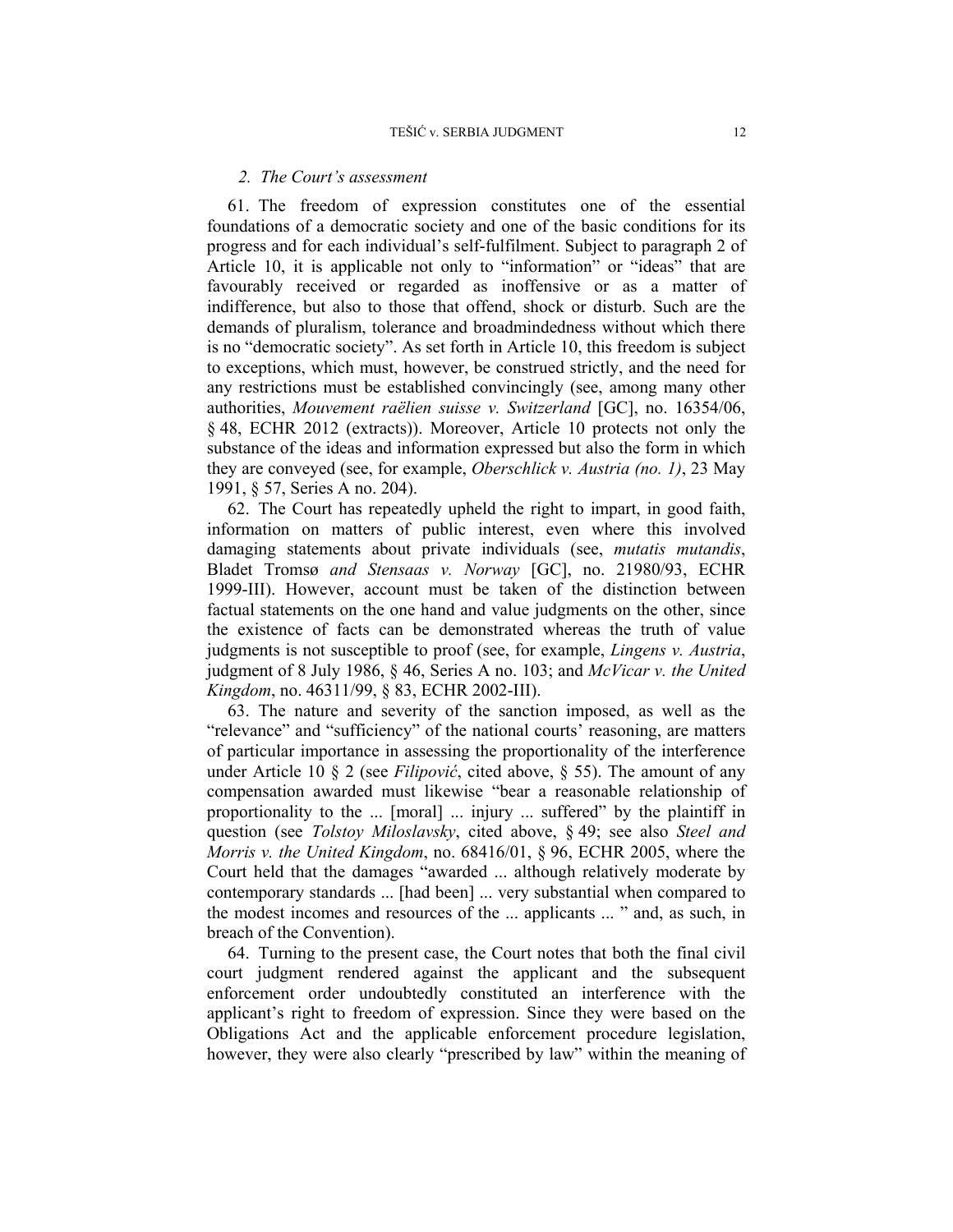Article 10 § 2 of the Convention (see paragraphs 38 and 41-43 above). Lastly, the judgment in question, as well as the enforcement order, were adopted in pursuit of a legitimate aim, namely "for the protection of the reputation" of another. What remains to be resolved, therefore, is whether the interference was "necessary in a democratic society".

65. In this respect the Court notes that the damages plus costs awarded against the applicant amounted to approximately EUR 4,900 and were, as such, equal to a total of more than sixty of the applicant's monthly pensions calculated on the basis of the available information as of December 2006 (see paragraphs 15 and 5 above, in that order; see also, *mutatis mutandis*, *Koprivica v. Montenegro*, no. 41158/09, §§ 73-75, 22 November 2011). This sum was also very similar to the amount awarded in a separate civil suit concerning the same issue brought against, *inter alios*, *Dnevnik* and the Autonomous Province of Vojvodina, as two certainly more financially viable legal entities (see paragraph 32 above).

66. Furthermore, while it is true that the criminal complaint filed by the police against Mr NB had been rejected by the Novi Sad Municipal Public Prosecutor's Office, and that the applicant had been informed of this rejection on the grounds of prescription by 5 July 2002 (see paragraph 11 above), it cannot be said that her statement in respect of her former counsel had been merely a gratuitous personal attack. After all, the police had clearly seen some merit in these allegations and the applicant's subsidiary prosecution was not rejected by the courts until 30 September 2004 (*ibid*.), well after the publication of the impugned article on 12 December 2002 (see, *mutatis mutandis*, *Koprivica*, cited above, § 67, *in fine*). Moreover, the Government's proposition that a discussion of a practising lawyer's professional conduct is clearly a matter of no public interest is in itself a dubious one, particularly bearing in mind the role of lawyers in the proper administration of justice.

67. Finally but most strikingly, on 14 July 2009 the Novi Sad Municipal Court issued an enforcement order whereby two thirds of the applicant's pension were to be transferred to Mr NB's bank account each month, until the sums awarded to him have been paid in full (see paragraph 26 above), all this notwithstanding that Article 156  $\S$  1 of the Enforcement Procedure Act 2004 had provided that *up to* two thirds of a debtor's pension might be withheld, thus clearly leaving room for a more nuanced approach (see paragraph 41 above). The said deductions began as of 8 August 2009, and by 30 June 2013 the applicant had paid a total of approximately EUR 4,350 (see paragraphs 27 and 29 above). Nevertheless given the accrued and future interest, she will have to continue with the payments for approximately another two years (see paragraph 29 above). In May 2012 the applicant's monthly pension was some EUR 170. After deductions, she was hence left with approximately EUR 60 on which to live and buy her monthly medication (see paragraph 28 above). Since the latter would cost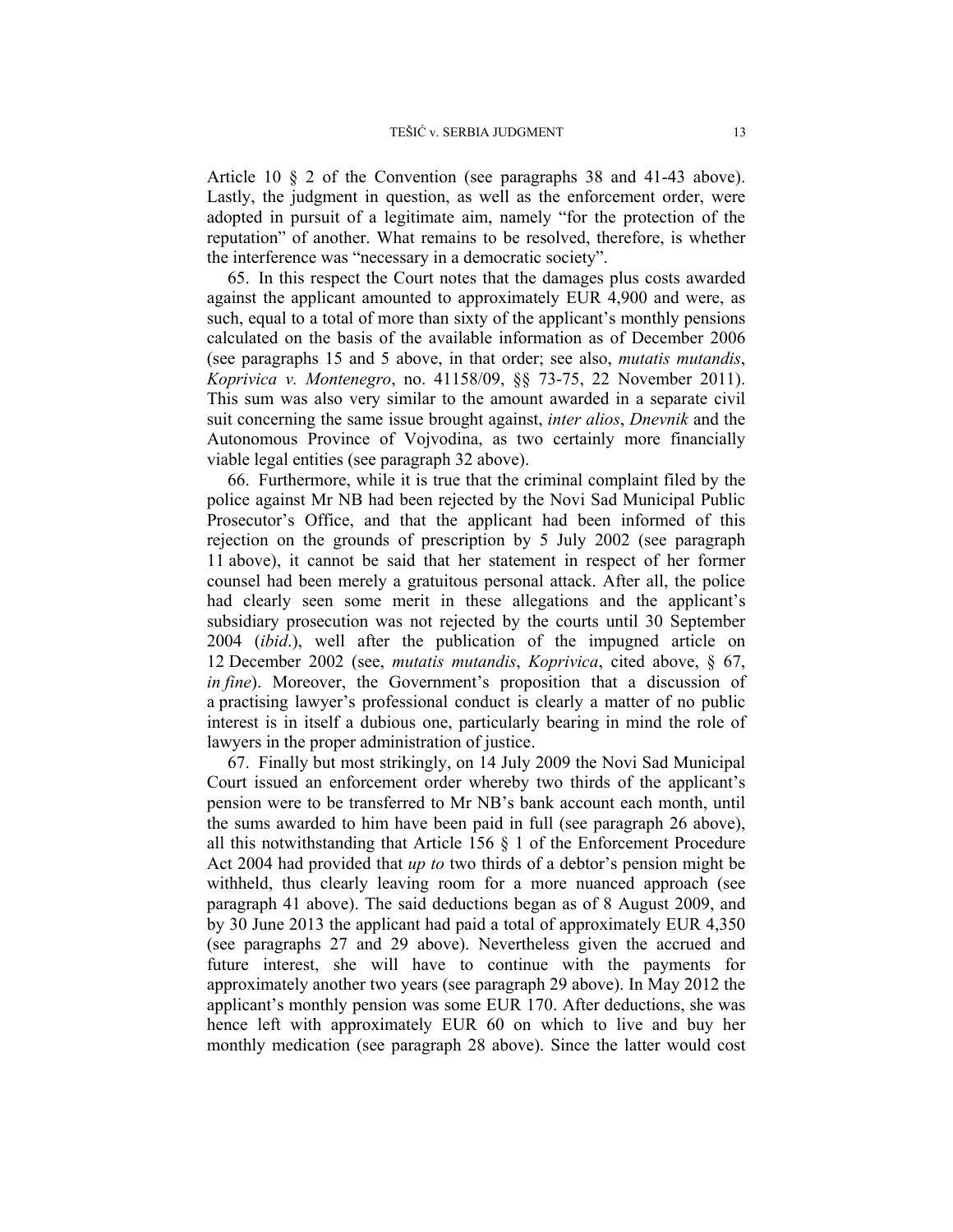her approximately EUR 44, she maintained, and the Government never contested this assertion, that she can no longer afford to buy it (see paragraph 31 above). This is in the Court's opinion a particularly precarious situation for an elderly person suffering from a number of serious diseases (see paragraph 30 above).

68. In view of the above, the Court finds that the interference in question was not necessary in a democratic society. Accordingly, there has been a violation of Article 10 of the Convention.

69. Having regard to this finding, the Court further considers that it is also not necessary to examine separately the admissibility or the merits of the applicant's essentially identical complaints made under Articles 3 and 8 of the Convention and Article 1 of Protocol No. 1.

# III. ALLEGED VIOLATIONS OF ARTICLE 6 § 1 OF THE **CONVENTION**

70. Under Article 6 § 1 of the Convention, the applicant complained about the fairness and the length of the criminal proceedings prior to and after their reopening, the fairness and the length of the civil defamation proceedings, and the length of the proceedings before the Constitutional Court instituted on 29 May 2009.

71. Article 6 § 1, in so far as relevant, reads as follows:

"In the determination of his civil rights and obligations or of any criminal charge against him, everyone is entitled to a fair ... hearing within a reasonable time by an independent and impartial tribunal established by law ..."

72. The Government contested the admissibility, including on the grounds of non-exhaustion, and the merits of the above-alleged violations.

# **A. The Court's assessment as regards the criminal proceedings (i.e. the complaints made in app. no. 4678/07 lodged on 29 December 2006)**

73. As already noted above, the Court is of the opinion that the original criminal proceedings brought against the applicant had ceased to be of relevance as of 29 July 2009, which was when the Municipal Court had ordered their reopening (see paragraphs 57 and 11 above, in that order). The applicant's complaints as regards their fairness are therefore manifestly illfounded and must, as such, be rejected in accordance with Article 35 §§ 3 (a) and 4 of the Convention.

74. Concerning the length of the criminal proceedings prior to their reopening, the Court notes that the Convention had entered into force in respect of Serbia on 3 March 2004 and that by 19 July 2006 these proceedings had been terminated (see paragraph 9 above; see also *Eckle*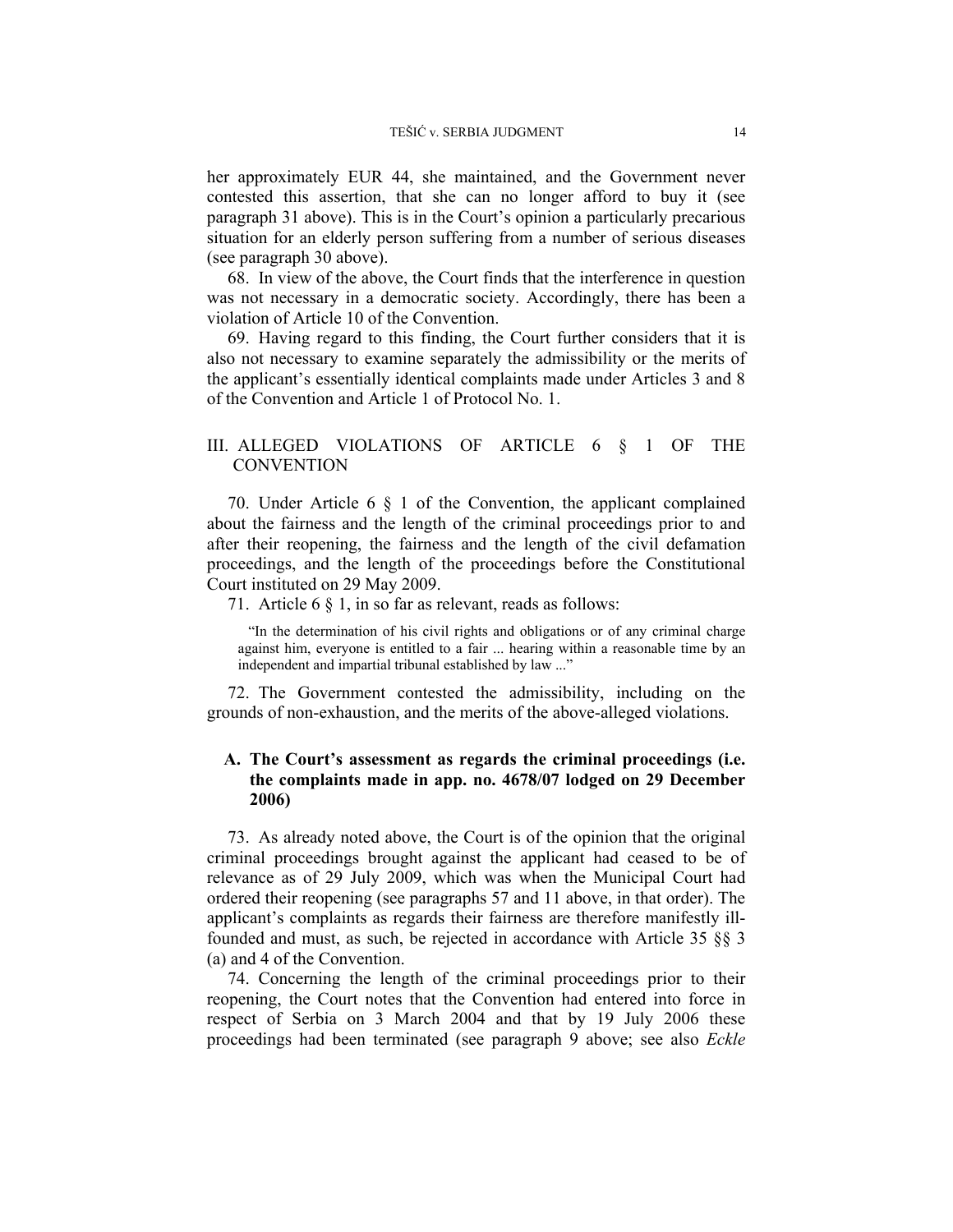v*. Germany*, 15 July 1982, § 84, Series A no. 51). The case in question had therefore lasted for a period of approximately two years and four months within the Court's competence *rarione temporis*, during which time the charges brought against the applicant had been examined at two instances. It follows that this complaint is also manifestly ill-founded and must be rejected in accordance with Article 35 §§ 3 (a) and 4 of the Convention.

75. Turning, lastly, to the issue of fairness and length of the criminal proceedings following their reopening, and for the reasons already explained at paragraphs 56 and 57 above, the Court considers that this part of the application is premature (see paragraph 13 above). It must therefore be rejected under Article 35 §§ 1 and 4 of the Convention for nonexhaustion of domestic remedies.

# **B. The Court's assessment as regards the civil and constitutional proceedings (i.e. the complaints made in app. no. 50591/12 lodged on 28 May 2012)**

76. The Court notes that applicant has never specifically complained before the Constitutional Court about the length of the civil defamation suit (see paragraph 19 above). This complaint must therefore, bearing particularly in mind the date of its introduction, be rejected under Article 35 §§ 1 and 4 of the Convention for non-exhaustion of domestic remedies (see *Vinčić*, cited above, § 51; see also paragraph 56 above).

77. Concerning the length of the proceedings before the Constitutional Court, it is recalled that the reasonableness of these proceedings must be assessed in the light of the specific circumstances of the case, regard being had in particular to its complexity, the parties' conduct, and the importance of the issues at stake for the applicant (see, for example, *Šikić v. Croatia*, no. 9143/08, § 35, 15 July 2010). It is further understood that its role of guardian of the Constitution makes it particularly necessary for a Constitutional Court sometimes to take into account considerations other than the mere chronological order in which cases are entered on the list, such as the nature of a case and its importance in political and social terms (see *Šikić v. Croatia*, no. 9143/08, § 37, 15 July 2010). Turning to the matter at hand, the Court notes that the impugned proceedings had been instituted on 29 May 2009 (see paragraph 19 above). Some two and a half years later, on 21 December 2011, the applicant was informed of the adoption of the decision in her case, although the decision itself would seem to have been served by 23 April 2012 (see paragraph 24 above). Finally, the applicant's constitutional complaint was of some complexity, and the applicant herself had repeatedly supplemented the original constitutional appeal with additional submissions (see paragraphs 19, 20 and 22 above). In such circumstances, the underlying civil defamation proceeding having themselves lasted for approximately two years and four months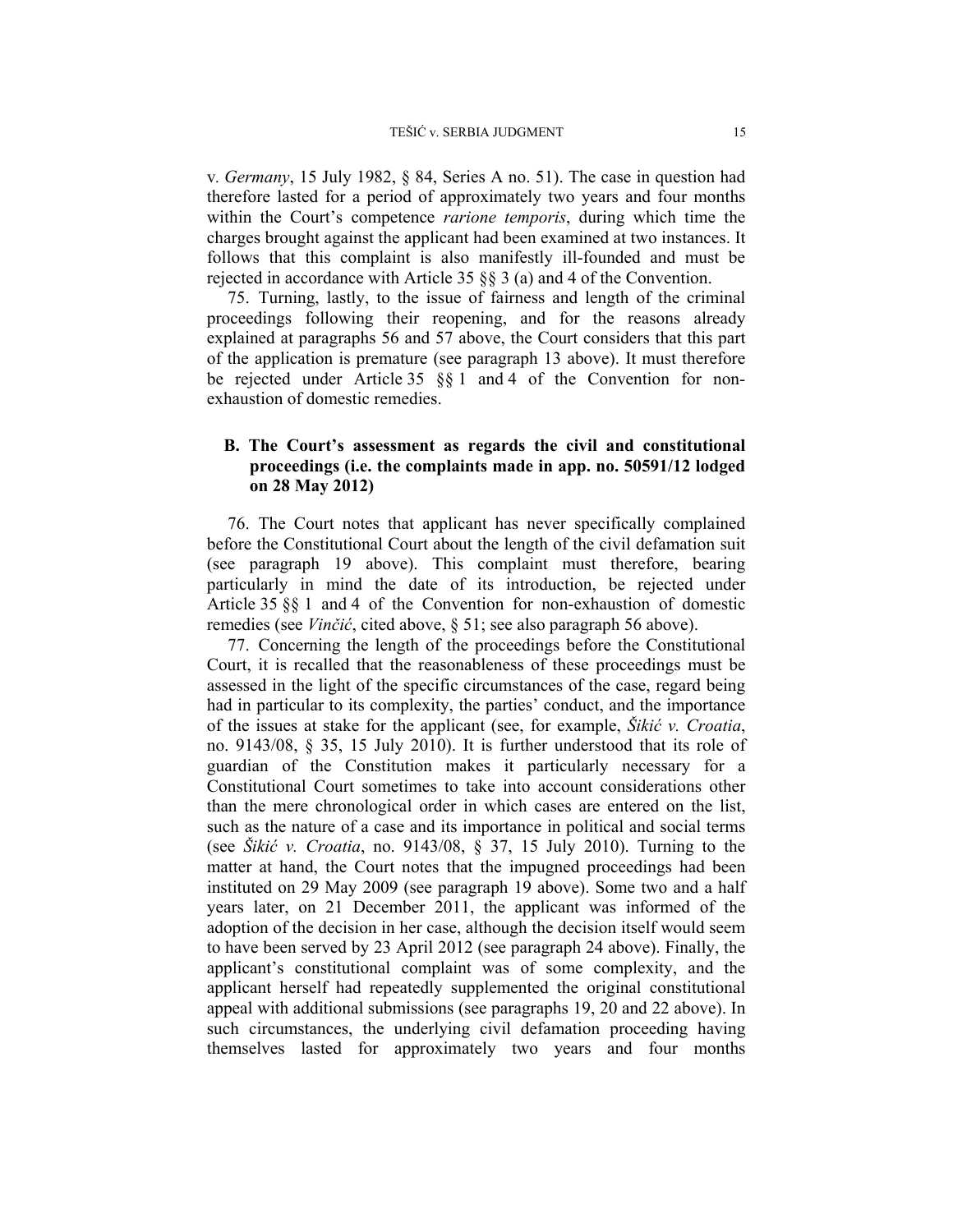(see paragraphs 14-17 above) and despite the applicant's advanced age and the seriousness of the issues at stake for her, the Court cannot but reject this complaint as manifestly ill-founded in accordance with Article 35 §§ 3 (a) and 4 of the Convention (compare and contrast to, for example, *Nikolac v. Croatia*, no. 17117/06, § 17, 10 July 2008, *Butković v. Croatia*, no. 32264/03, § 27, 24 May 2007, and *Šikić*, cited above, § 37, where the Court found violations of the reasonable time requirement contained in Article 6 § 1 of the Convention in urgent cases involving labour-related and housing issues; the constitutional proceedings therein had lasted for approximately three years and four months, three years and six months, and three years and nine months, respectively, and considered together with the prior civil proceedings had lasted globally for approximately seven years, six and a half years, and five years within the Court's competence *ratione temporis* respectively).

### IV. OBLIGATIONS UNDER ARTICLE 34 OF THE CONVENTION

78. The applicant noted that her former lawyer, who had represented her before the Court prior to Mr Dodig, had twice failed to receive the Court's correspondence addressed to his office. The applicant maintained that the respondent State had every reason to engage in this interference, hoping that the Court would conclude that she had lost interest in her Strasbourg application.

79. The Government made no comment in this regard.

80. Article 34 of the Convention provides as follows:

"The Court may receive applications from any person, non-governmental organisation or group of individuals claiming to be the victim of a violation by one of the High Contracting Parties of the rights set forth in the Convention or the Protocols thereto. The High Contracting Parties undertake not to hinder in any way the effective exercise of this right."

81. According to the Court's case-law, a complaint under Article 34 of the Convention does not give rise to any issue of admissibility under the Convention (see *Cooke v. Austria*, no. 25878/94, § 46, 8 February 2000; and *Ergi v. Turkey*, judgment of 28 July 1998, § 105, *Reports* 1998-IV).

82. The Court notes that Article 34 of the Convention imposes an obligation on a Contracting State not to hinder the right of the individual effectively to present and pursue a complaint with the Court. While the obligation imposed is of a procedural nature distinguishable from the substantive rights set out in the Convention and Protocols, it flows from the very essence of this procedural right that it is open to individuals to complain of alleged infringements of it in Convention proceedings (see *Manoussos v. the Czech Republic and Germany* (dec.), no. 46468/99, 9 July 2002).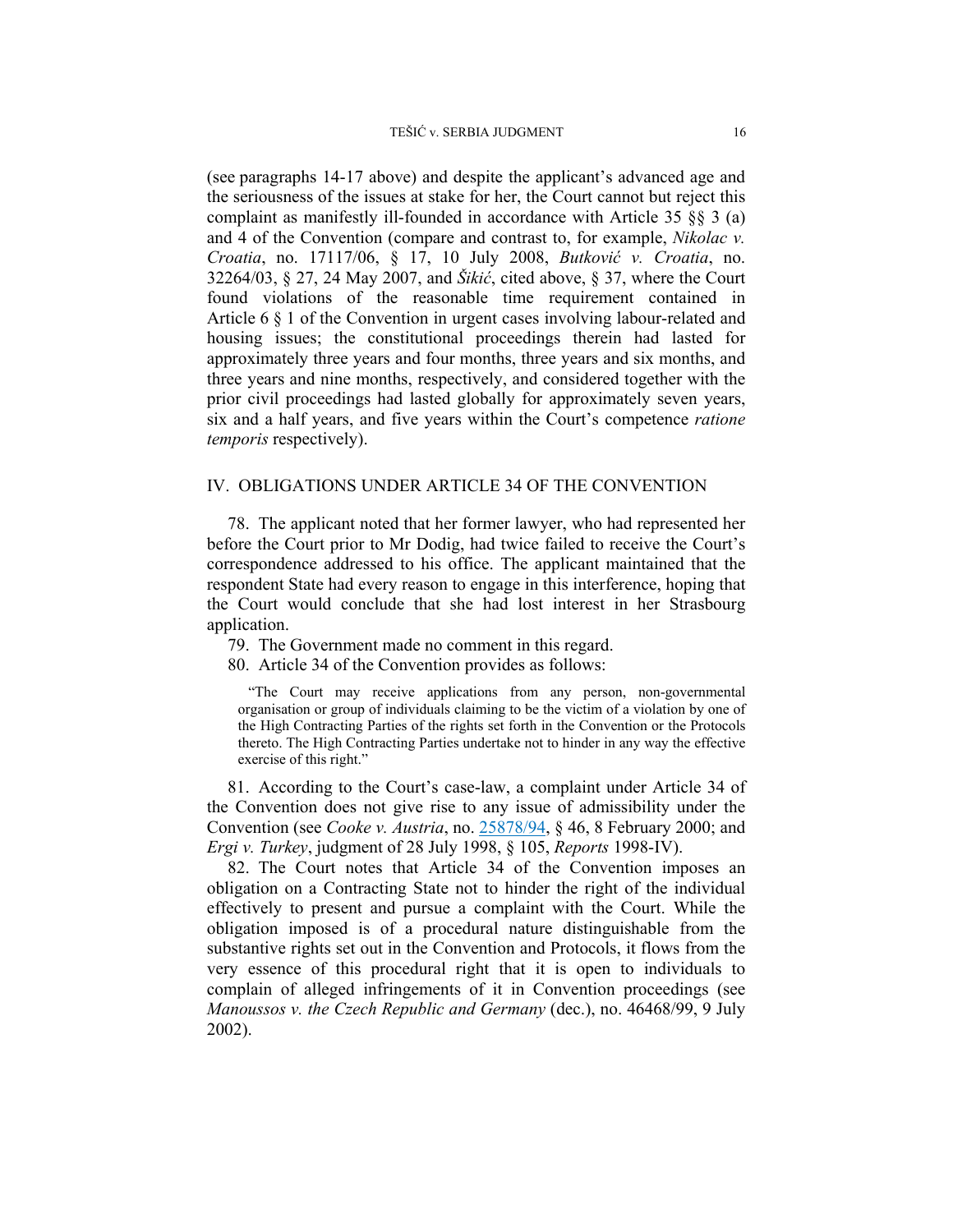83. It is of the utmost importance for the effective operation of the system of individual application instituted by Article 34 that applicants should be able to communicate freely with the Court without being subjected to any form of pressure from the authorities to withdraw or modify their complaints. In this context, "pressure" includes not only direct coercion and flagrant acts of intimidation, but also other improper indirect acts or contacts designed to dissuade or discourage applicants from using a Convention remedy. The issue of whether or not contacts between the authorities and an applicant amount to unacceptable practices from the standpoint of Article 34 must be determined in the light of the particular circumstances (*ibid*.).

84. Turning to the present case, the Court finds that there is an insufficient factual basis for it to conclude that the authorities of the respondent State have interfered in any way with the applicant's exercise of her right of individual petition, it being noted that the Court cannot speculate as to who may have interfered with the correspondence addressed to the applicant's former counsel and in which context (see, *mutatis mutandis*, *Juhas Đurić v. Serbia*, no. 48155/06, § 75, 7 June 2011).

85. In view of the foregoing, the Court finds that the respondent State has not failed to comply with its obligations under Article 34 of the Convention.

## V. APPLICATION OF ARTICLE 41 OF THE CONVENTION

#### 86. Article 41 of the Convention provides:

"If the Court finds that there has been a violation of the Convention or the Protocols thereto, and if the internal law of the High Contracting Party concerned allows only partial reparation to be made, the Court shall, if necessary, afford just satisfaction to the injured party."

## **A. Damage**

87. The applicant claimed EUR 77,000 and EUR 7,000 in respect of pecuniary and non-pecuniary damage, respectively.

88. The Government contested these claims.

89. Making its assessment on an equitable basis, as required by Article 41 of the Convention, the Court awards the applicant EUR 6,000 in respect of the non-pecuniary damage suffered as a consequence of the violation of her rights guaranteed under Article 10 of the Convention.

90. As regards the pecuniary damage, the Court notes that in May 2012 the applicant's monthly pension was approximately EUR 170. After deductions, the applicant was left with some EUR 60 on which to live. Further, by 30 June 2013 the applicant had paid a total of approximately EUR 4,350 through the enforcement proceedings. However, given the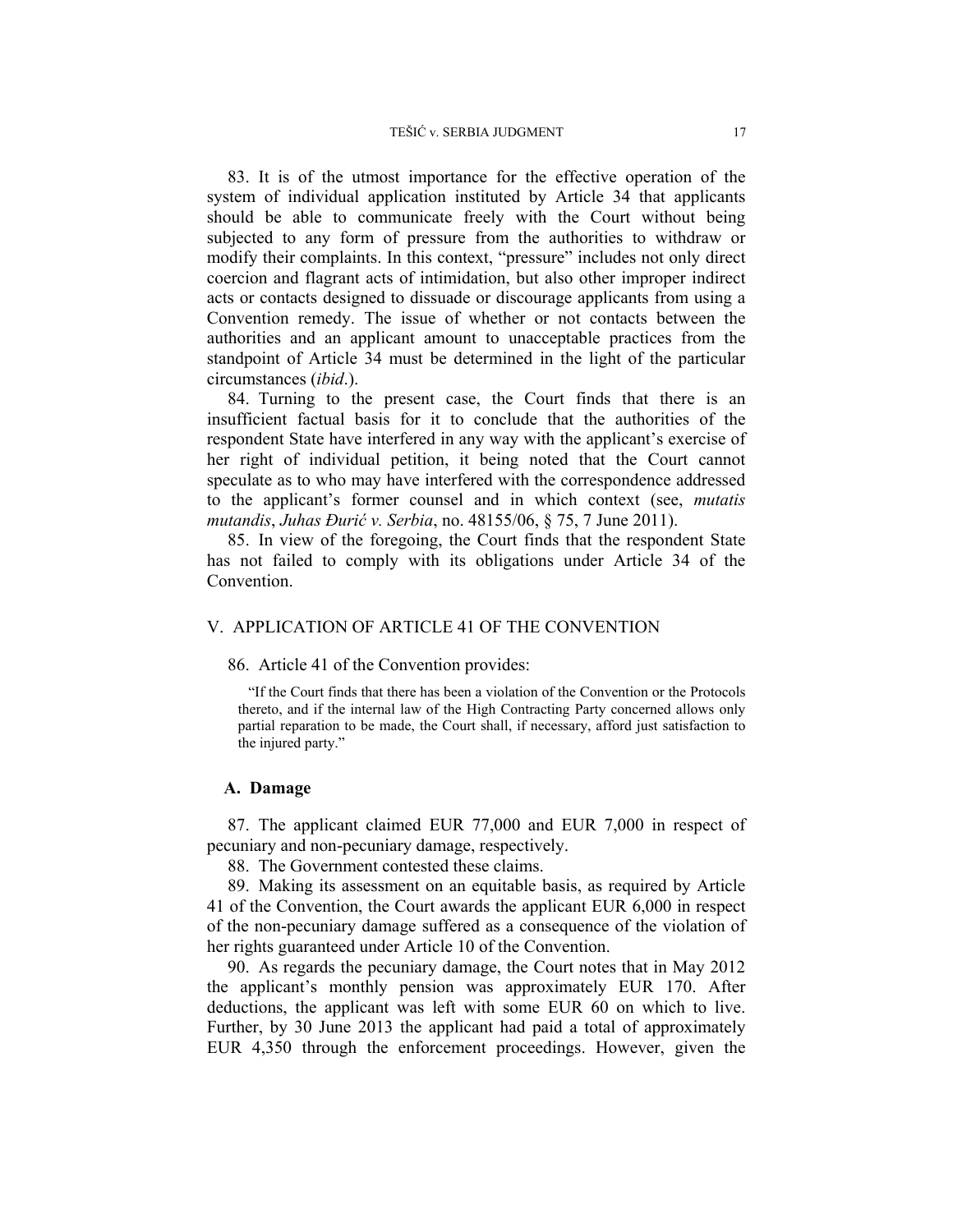accrued and future interest, she will have to continue with the payments for approximately another two years, and pay an additional EUR 2,000. In these circumstances, having already found the said interference to be disproportionate within the meaning of Article 10 of the Convention and without speculating on the exact amount of damages and costs, plus interest, which might have been adequate, the Court considers it reasonable to award the applicant the additional sum of EUR 5,500 for the pecuniary damage suffered.

## **B. Costs and expenses**

91. The applicants also claimed a total of EUR 2,736 for the costs and expenses incurred domestically, as well as those incurred before the Court.

92. The Government contested this claim.

93. According to the Court's case-law, an applicant is entitled to the reimbursement of costs and expenses only in so far as it has been shown that these have been actually and necessarily incurred and are also reasonable as to their quantum. In the present case, regard being had to the documents in its possession and the above criteria, the Court considers it reasonable to award the sum of EUR 2,200 covering costs under all heads.

## **C. Default interest**

94. The Court considers it appropriate that the default interest rate should be based on the marginal lending rate of the European Central Bank, to which should be added three percentage points.

# FOR THESE REASONS, THE COURT

- 1. *Decides*, unanimously, to join the applications;
- 2. *Declares*, unanimously, the complaint under Article 10 of the Convention, as regards the civil and enforcement proceedings, admissible;
- 3. *Declares*, unanimously, the complaints under Article 10, regarding the criminal proceedings, and Article 6 § 1 of the Convention inadmissible;
- 4. *Holds*, by 6 votes to 1, that there has been a violation of Article 10 of the Convention as regards the civil and enforcement proceedings;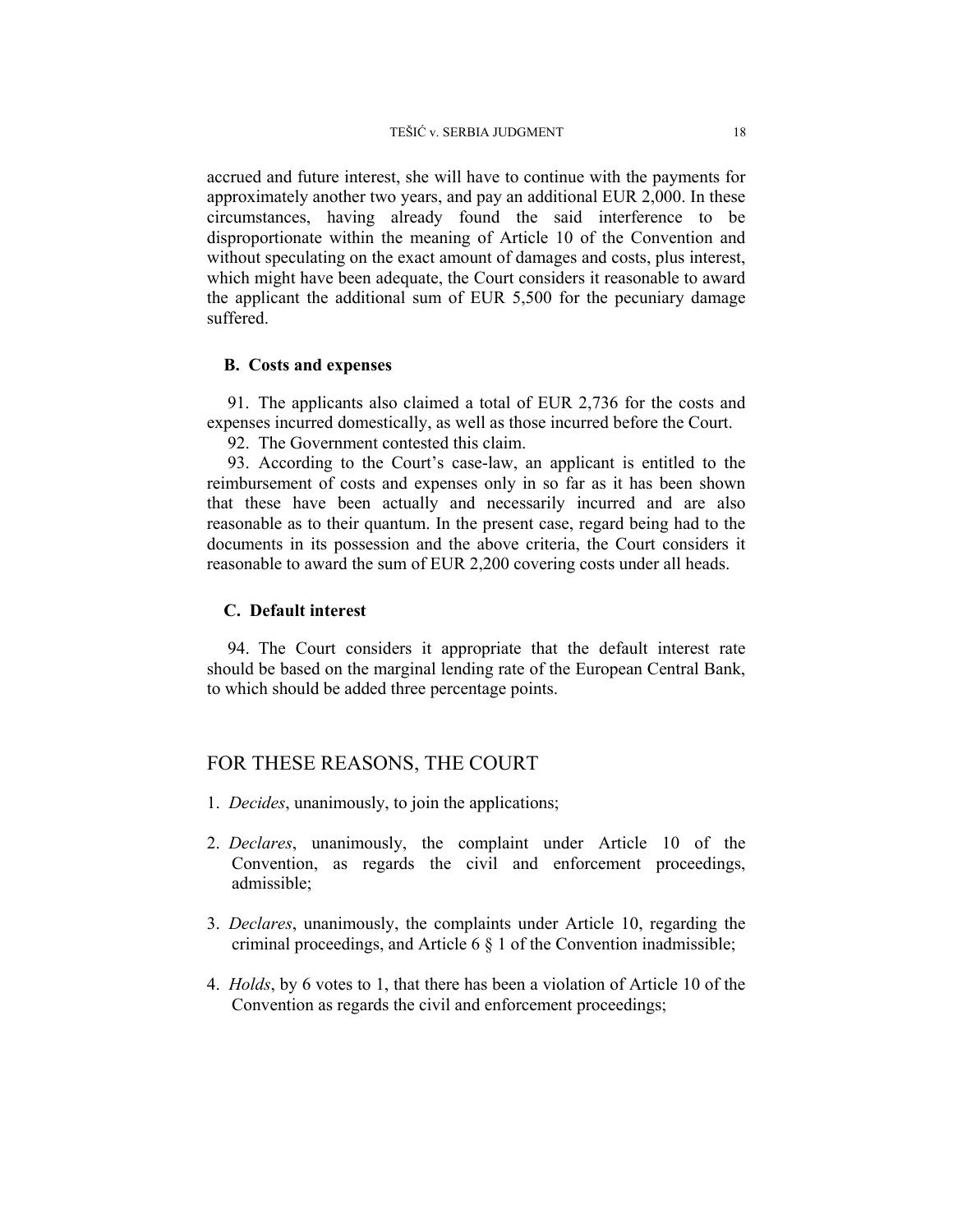- 5. *Holds*, unanimously, that it is not necessary to examine separately the complaints under Articles 3 and 8 of the Convention and Article 1 of Protocol No. 1;
- 6. *Holds*, unanimously, that the respondent State has not failed to comply with its obligations under Article 34 of the Convention;
- 7. *Holds*, by 6 votes to 1,

(a) that the respondent State is to pay the applicant, within three months from the date on which the judgment becomes final in accordance with Article 44 § 2 of the Convention, the following amounts, to be converted into the currency of the respondent State at the rate applicable at the date of settlement:

(i) EUR 5,500 (five thousand five hundred euros), plus any tax that may be chargeable, in respect of pecuniary damage;

(ii) EUR 6,000 (six thousand euros), plus any tax that may be chargeable, in respect of non-pecuniary damage;

(iii) EUR 2,200 (two thousand two hundred euros), plus any tax that may be chargeable to the applicant, in respect of costs and expenses;

(b) that from the expiry of the above-mentioned three months until settlement simple interest shall be payable on the above amounts at a rate equal to the marginal lending rate of the European Central Bank during the default period plus three percentage points;

8. *Dismisses*, unanimously, the remainder of the applicant's claim for just satisfaction.

Done in English, and notified in writing on 11 February 2014, pursuant to Rule 77 §§ 2 and 3 of the Rules of Court.

Stanley Naismith Guido Raimondi Registrar President

In accordance with Article 45 § 2 of the Convention and Rule 74 § 2 of the Rules of Court, the separate opinion of Judge Sajó is annexed to this judgment.

> G.R.A. S.H.N.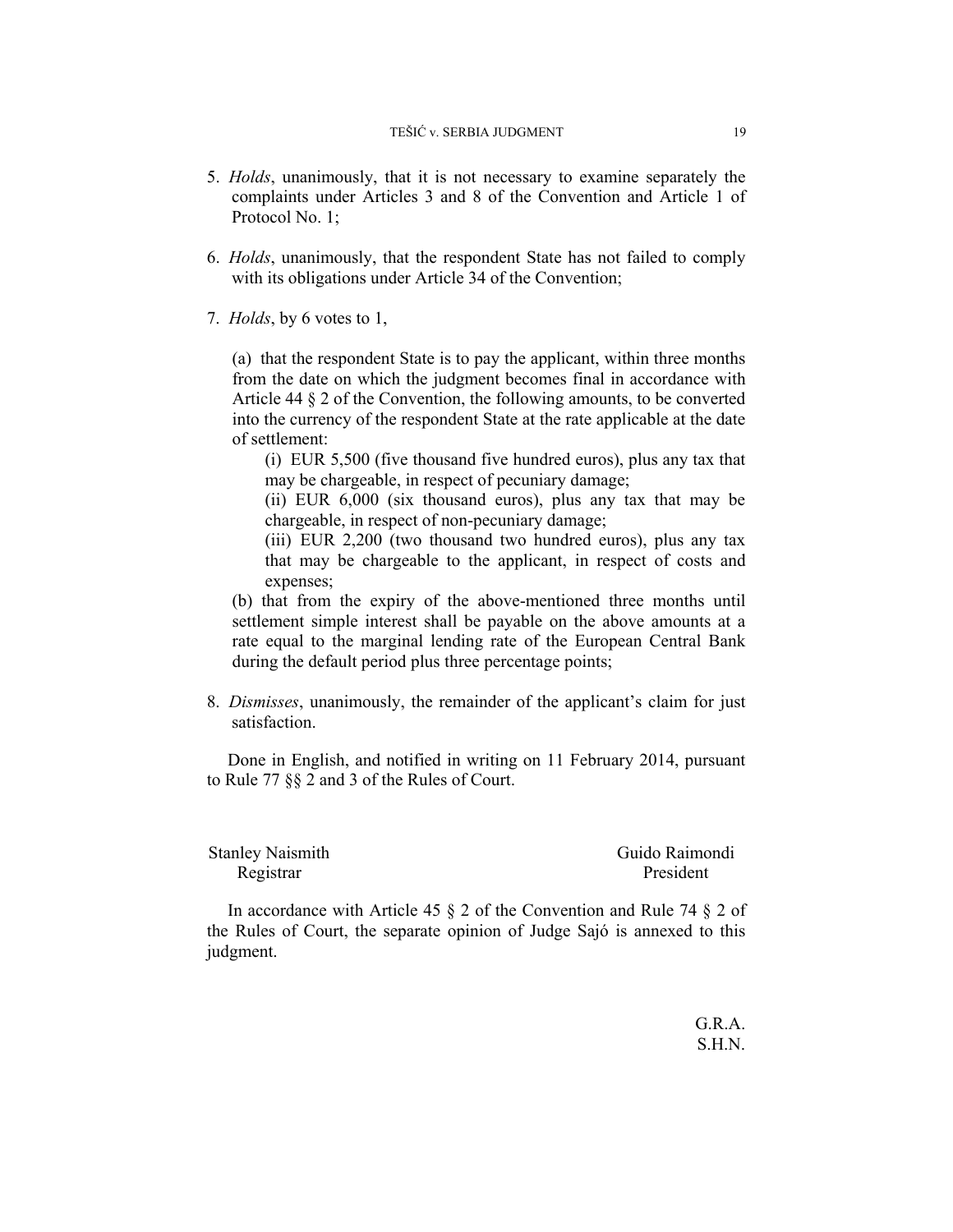# DISSENTING OPINION OF JUDGE SAJÓ

I regret that I am unable to agree with the majority that there has been a violation of Article 10 of the Convention in this case. My reasons are the following.

In the present case the domestic courts found the applicant guilty of criminal defamation and sentenced her to six months' imprisonment, suspended for a period of two years. Her appeal against the conviction is still pending before the Constitutional Court. Whatever her allegations about her lawyers were, and whatever one thinks about prison sentences in a defamation case (a solution abandoned by Serbia in the meantime), the punishment indicates that the offence must have been a serious one. The present case concerns the applicant's loss of her case in civil proceedings on the same factual grounds.

Specifically, the case involves an interference with the applicant's freedom of expression. The limitation of her freedom of expression was found by the domestic courts to serve the legitimate goal of protecting reputation, in accordance with Article 10 § 2 of the Convention. I personally agree with the methodology which the Court applied in this case, namely that the limitation of freedom of expression is a matter to be considered within the four corners of Article 10 only, and an interference with freedom of expression is a matter of proportionality under that Article (see *Karakó v. Hungary*, no. 39311/05, 28 April 2009). However, more recently the Grand Chamber, in determining a conflict between the rights to reputation (private life) and free speech, found that

"the outcome of the application should not, in principle, vary according to whether it has been lodged with the Court under Article 10 of the Convention by the publisher who has published the offending article or under Article 8 of the Convention by the person who was the subject of that article. Indeed, as a matter of principle these rights deserve equal respect." (*Axel Springer AG v. Germany* [GC], no. 39954/08, § 87, 7 February 2012)

In the present case the conflict of the applicant's freedom-of-expression rights and the private-life rights of the defamed lawyer triggers a balancing exercise:

"Where the balancing exercise between those two rights has been undertaken by the national authorities in conformity with the criteria laid down in the Court's case-law, the Court would require strong reasons to substitute its view for that of the domestic courts." (ibid.,  $§ 88$ )

Irrespective of the methodology chosen, there are certain elements in the circumstances surrounding the statements at issue that influence the balancing exercise or determine the level of scrutiny for the purposes of the analysis of proportionality. These are, among other factors, the position of the allegedly defamed person (public figure), the function of the speaker (social watchdog function), the nature of the discourse (speech on matters of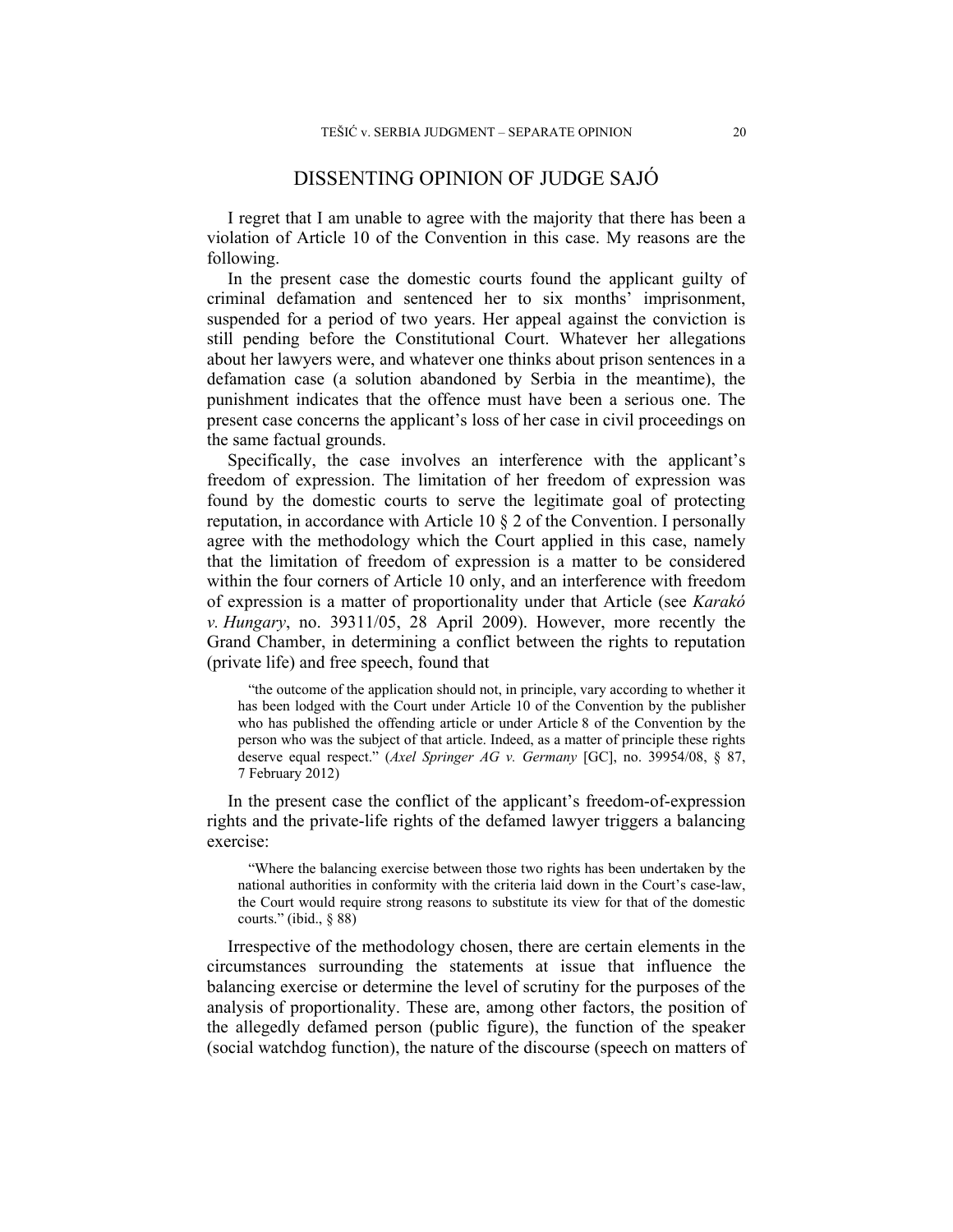public interest), the veracity of the statements made, and whether they were made in good faith (see, among other authorities, *Axel Springer AG*, cited above). None of these elements is present in this case: here, the applicant willingly and actively brought to the knowledge of the general public a factually untrue, defamatory statement which was likely to have severe consequences for the defamed person (that is, debarment). The Court's reference to the existence of an investigation following the complaints made by the applicant against the lawyer cannot be regarded as an indication that there was any truth in the allegations: where a matter is reported to the authorities they have to handle the matter seriously. The result of the investigation is what matters: in this case, given the interests of the defamed lawyer in protection of his reputation, the award was neither irrational nor disproportionate. The private interest in expressing personal discontent by disclosing false factual allegations to the general public is not a matter protected by the Convention. It is probable that the application should have been rejected as an abuse of the right of individual application.

Nor does the Court claim that an interest in free speech is really affected here. The Court brings a novel consideration into the analysis of proportionality, namely exclusive reliance on the alleged severity of the civil sanction imposed. In other words, Article 10 is applied in the total absence of an interest in freedom of expression. It is true that the Court asserts that the statement at issue cannot be held to be merely a gratuitous personal attack, seeing that the applicant's request to take over as a subsidiary prosecutor was not rejected for some time (see paragraph 66 of the judgment). Suffice it to say, however, that the complaint did not concern the disputed statement and was barred by the statute of limitations, and the delay cannot be held in any way to be an indication of the factual correctness of the allegation. Likewise, I have difficulties in following the second argument put forward by the Court, namely that there is a publicinterest element present, given the role of lawyers in the proper administration of justice. This uncontroversial truth cannot be seen to be relevant here, as the statement related to a personal grievance. In the present case the activities of the lawyer cannot be attributed to the State; the lawyer acted within the traditional client-lawyer relationship without any impact on the public interest in the administration of justice.

I do not think that compensation in the law of tort (as long as the compensation is not unreasonably connected to the injury caused) should be calibrated by taking into consideration the alleged financial difficulties of the party causing injury. Freedom of expression entails responsibilities, and these responsibilities cannot be different on the grounds of existential difficulties affecting the speaker. Poverty cannot be an excuse for irresponsible private injury. Moreover, the State cannot be held responsible for compensating for the financial losses of indigent people when they cause injury, especially where the values of freedom of expression are not at stake.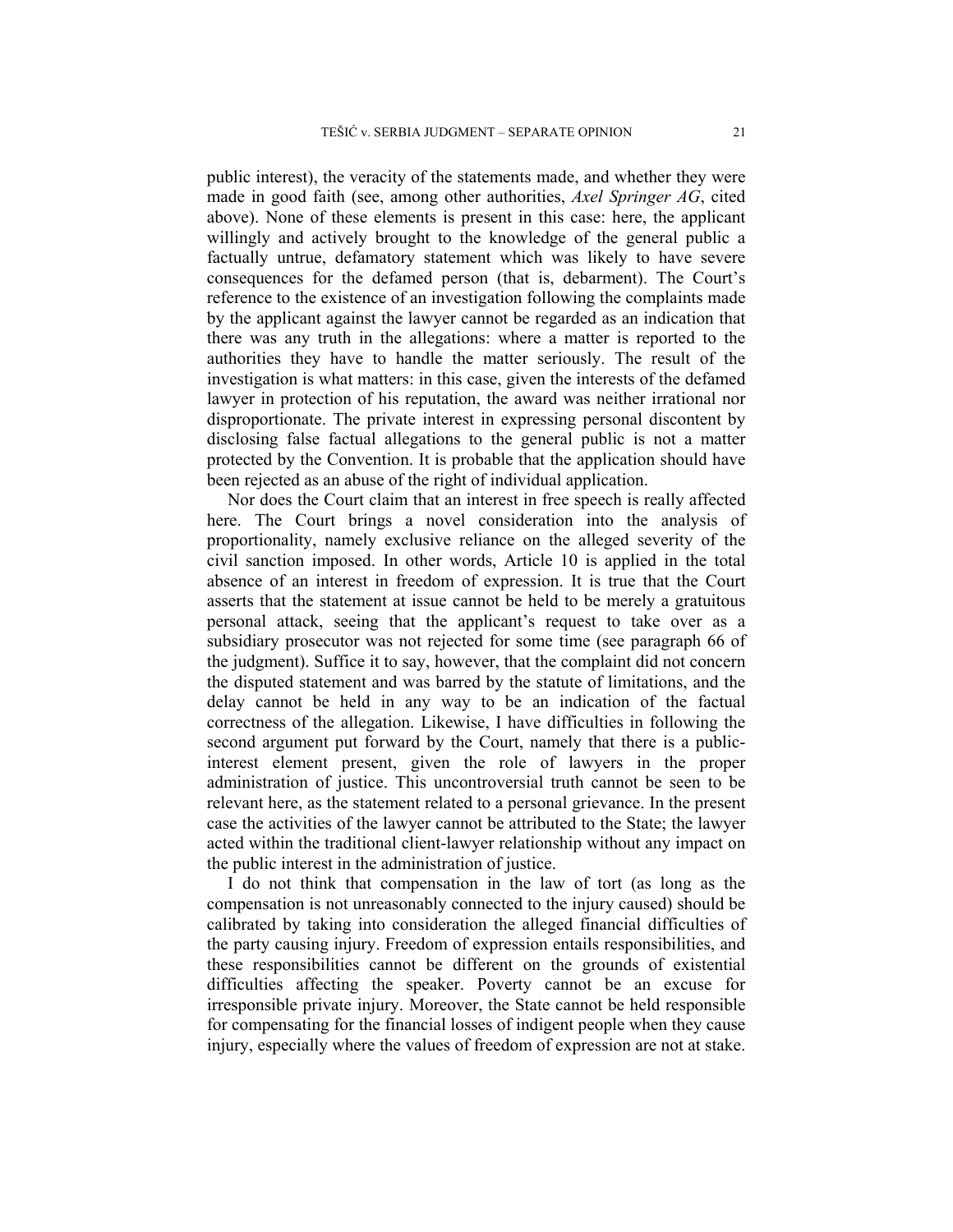Furthermore, the approach applied in this case seems to tip the balance between the rights in question to the detriment of reputation and private life. An individual will receive fair compensation only if there is a deep pocket to compensate that individual. This logic is hard to reconcile with the fundamentals of modern tort law, which is based on the assumption that the damage caused has to be undone, irrespective of the status of the parties involved. People are entitled on an equal footing to the protection of their reputation. The national law did allow for compensation in instalments, and therefore an element of "clemency" or flexibility reflecting the applicant's personal difficulties is present here. The domestic courts applied the discretion granted by law. It is not for an international court of human rights to review the equity of these lawful discretionary powers.

The Court relies on *Tolstoy Miloslavsky v. the United Kingdom* (13 July 1995, Series A no. 316-B). In that case the applicant and the Commission were of the view that the amount of damages awarded  $-1.5$  million pounds sterling (GBP) – was disproportionate to the legitimate aim of protecting Lord Aldington's reputation or rights (ibid., § 46). The Court found in that case that under the Convention, an award of damages for defamation must bear a reasonable relationship of proportionality to the injury to reputation suffered (ibid., § 49). This principle was not contested in the present judgment; considerations regarding the injury to reputation suffered are different from the alleged financial difficulties an award imposes on a person who defames someone else.

It is true that reasoning similar to that in the present case was adopted in *Koprivica v. Montenegro* (no. 41158/09, 22 November 2011), cited in the judgment. That case concerned factually incorrect journalistic information on a matter of the utmost public interest, and it was left undecided to what extent the applicant was able to prove his allegations in the domestic court. It would not be appropriate to speculate in this dissent as to the existence of additional reasons for the finding of a violation in that case. Suffice it to say that the excessive sanctions imposed on a journalist had a clear chilling effect on news-gathering, and it was not the mere existential difficulty caused by the award made by the domestic courts that justified the finding of a violation.

I would like to mention one more authority which was relied upon in the Court's reasoning. *Steel and Morris v. the United Kingdom* (no. 68416/01, § 96, ECHR 2005-II) contains the following passage:

"... the Court considers that the size of the award of damages made against the two applicants may also have failed to strike the right balance. Under the Convention, an award of damages for defamation must bear a reasonable relationship of proportionality to the injury to reputation suffered (see *Tolstoy Miloslavsky v. the United Kingdom*, [cited above,] § 49). The Court notes on the one hand that the sums eventually awarded in the present case (GBP 36,000 in the case of the first applicant and GBP 40,000 in the case of the second applicant), although relatively moderate by contemporary standards in defamation cases in England and Wales, were very